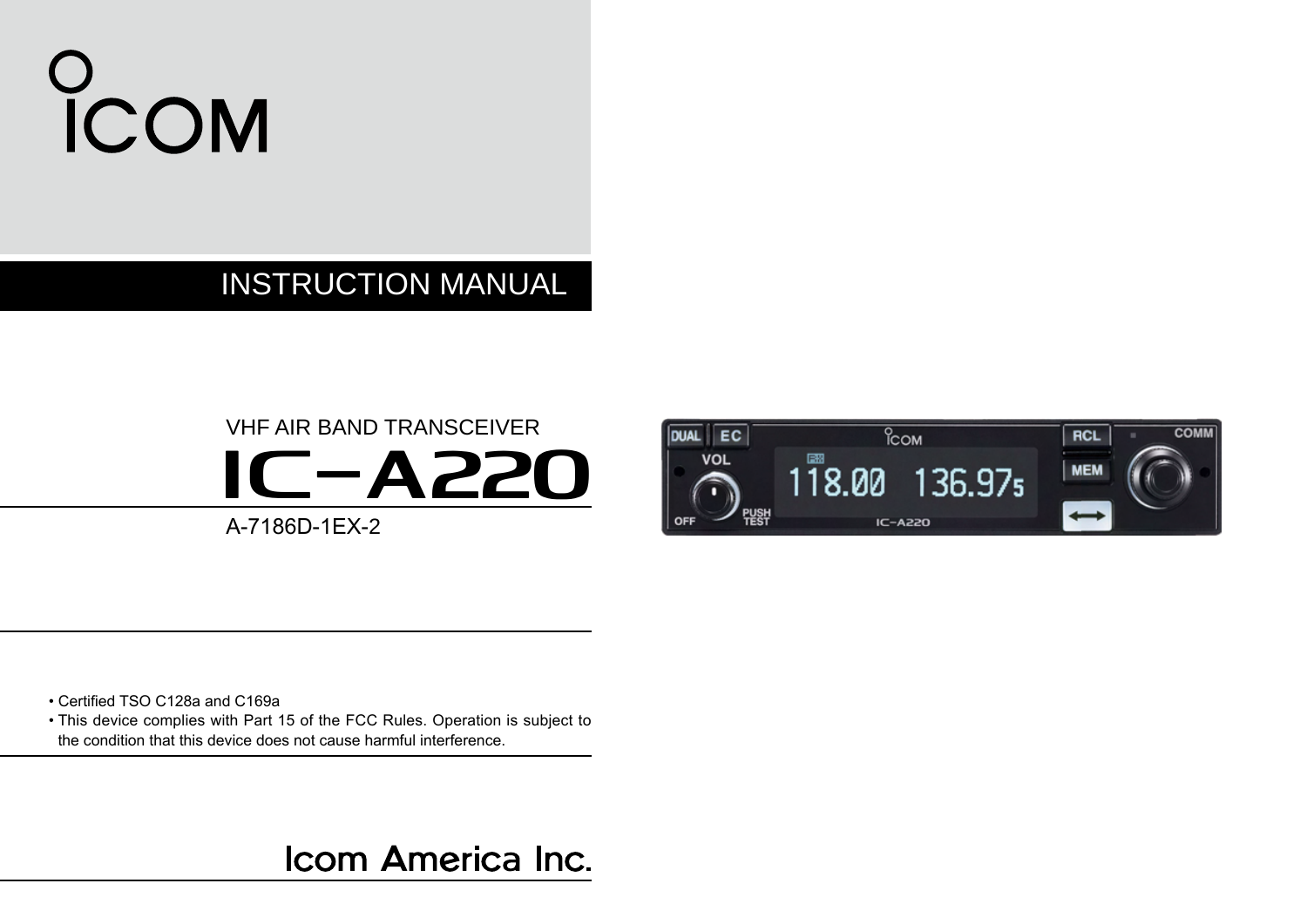<span id="page-1-0"></span>Thank you for choosing this Icom product. This product is designed and built with Icom' s state of the art technology and craftsmanship. With proper care, this product should provide you with years of trouble-free

### IMPORTANT

operation.

i

**READ ALL INSTRUCTIONS** carefully and completely before using the transceiver.

**SAVE THIS INSTRUCTION MANUAL — This** instruction manual contains important operating instructions for the IC-A220.

### FCC INFORMATION

#### **• FOR CLASS A UNINTENTIONAL RADIATORS:**

This equipment has been tested and found to comply with the limits for a Class A digital device, pursuant to part 15 of the FCC Rules. These limits are designed to provide reasonable protection against harmful interference when the equipment is operated in a commercial environment. This equipment generates, uses, and can radiate radio frequency energy and, if not installed and used in accordance with the instruction manual, may cause harmful interference to radio communications. Operation of this equipment in a residential area is likely to cause harmful interference in which case the user will be required to correct the interference at his own expense.

#### **• POUR LES RAYONNEMENTS NON INTENTIONNELS DE CLASSE A:**

Cet équipement a été testé et reconnu conforme aux limites fixées pour un appareil numérique de classe A, conformément au point 15 de la réglementation FCC. Ces limites sont définies de façon à fournir une protection raisonnable contre le brouillage préjudiciable lorsque cet appareil est utilisé dans un environnement commercial. Cet équipement génère, utilise et peut émettre un rayonnement de fréquence radio. S'il n'a pas été installé conformément aux instructions, il peut par ailleurs créer des interférences perturbant les communications radio.

L'utilisation de cet appareil dans une zone résidentielle peut provoquer un brouillage préjudiciable, auquel cas l'utilisateur sera tenu de corriger la situation à ses frais.

**CAUTION:** Changes or modifications to this transceiver, not expressly approved by Icom Inc., could void your authority to operate this transceiver under FCC regulations.

### EXPLICIT DEFINITIONS

The explicit definitions below apply to this instruction manual.

| WORD             | <b>DEFINITION</b>                                                                          |  |
|------------------|--------------------------------------------------------------------------------------------|--|
| <b>AWARNING!</b> | Personal injury, fire hazard or electric shock<br>may occur.                               |  |
| <b>CAUTION</b>   | Equipment damage may occur.                                                                |  |
| <b>NOTE</b>      | If disregarded, inconvenience only. No risk of<br>personal injury, fire or electric shock. |  |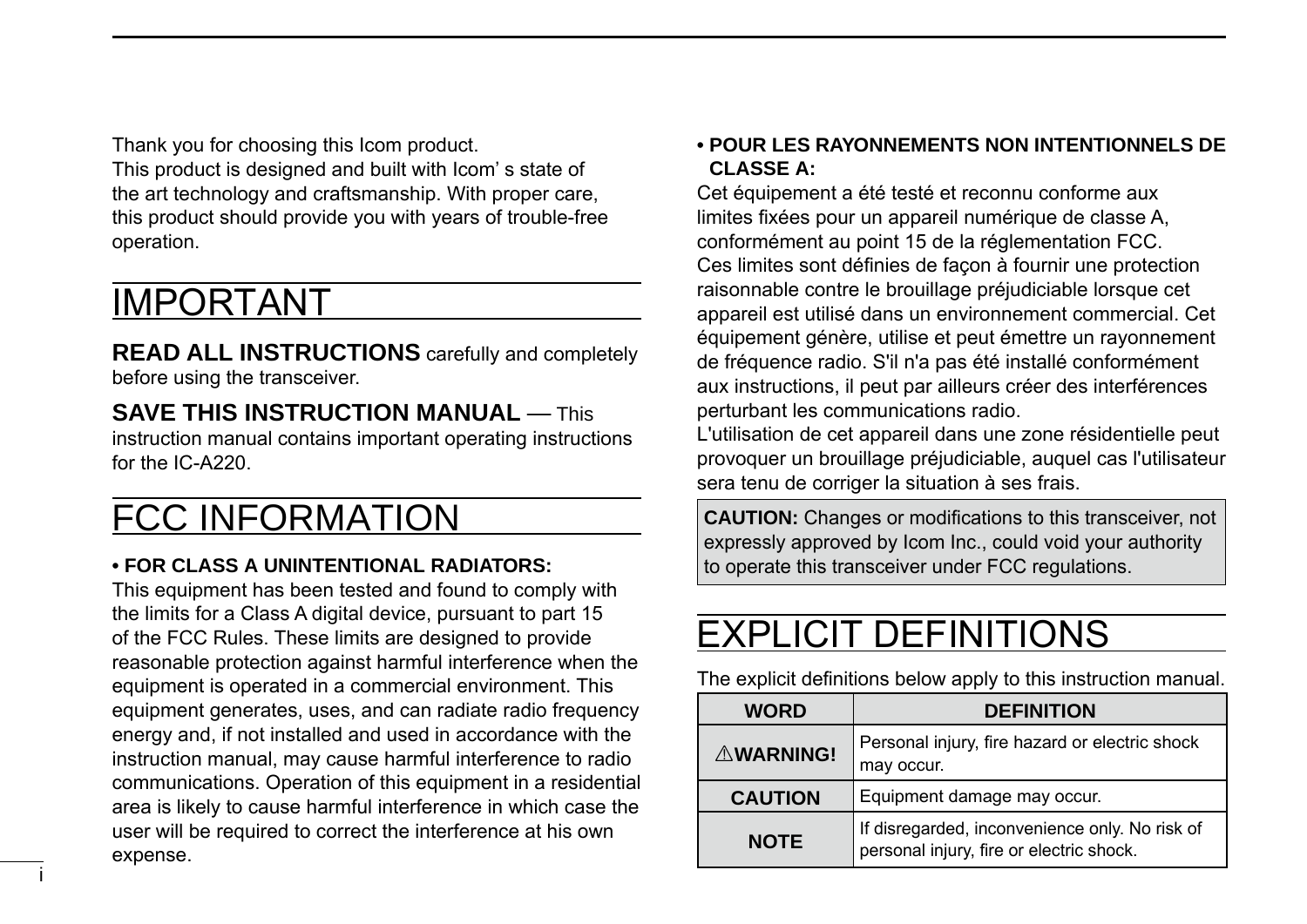### <span id="page-2-0"></span>PRECAUTIONS

A **WARNING! NEVER** operate the transceiver with a headset or other audio accessories at high volume levels. The continuous high volume operation may cause a ringing in your ears. If you experience the ringing, reduce the volume level or discontinue use.

R **WARNING! NEVER** connect the transceiver to an AC outlet or to a power source of more than 28 V DC. Such a connection will damage the transceiver.

**CAUTION: NEVER** connect the transceiver to a power source that is DC fused at more than 10 A. Accidental reverse connection will be protected by this fuse, higher fuse values will not give any protection against such accidents and the transceiver will be damaged.

**DO NOT** operate the transceiver near unshielded electric blasting caps or in an explosive atmosphere.

**DO NOT** connect the transceiver to a power source using reverse polarity. This connection will not only blow fuses but also may damage the transceiver.

**DO NOT** place unit in a non-secure place to avoid inadvertent use by children.

**DO NOT** push the PTT when you do not actually intend to transmit.

**DO NOT** operate or place the transceiver in direct sunlight or in areas with temperatures below –20°C (–4°F) or above +55°C (+131°F).

**DO NOT** place the transceiver in excessively dusty environments.

**DO NOT** use harsh solvents such as benzine or alcohol to clean the transceiver, as they will damage the transceiver's surfaces. If the transceiver becomes dusty or dirty, wipe it clean with a soft, dry cloth.

**BE CAREFUL!** The transceiver will become hot when operating it continuously for long periods of time.

**CAUTION:** In Canada, use of 8.33 kHz Channel Spacing of this radio is strictly prohibited and shall not be used.

Icom is not responsible for the destruction or damage to the Icom transceiver, if the malfunction is because of:

- Force majeure, including, but not limited to, fires, earthquakes, storms, floods, lightning, other natural disasters, disturbances, riots, war, or radioactive contamination.
- The use of Icom transceivers with any equipment that is not manufactured or approved by Icom.

Icom, Icom Inc. and Icom logo are registered trademarks of Icom Incorporated (Japan) in Japan, the United States, the United Kingdom, Germany, France, Spain, Russia, Australia, New Zealand, and/or other countries.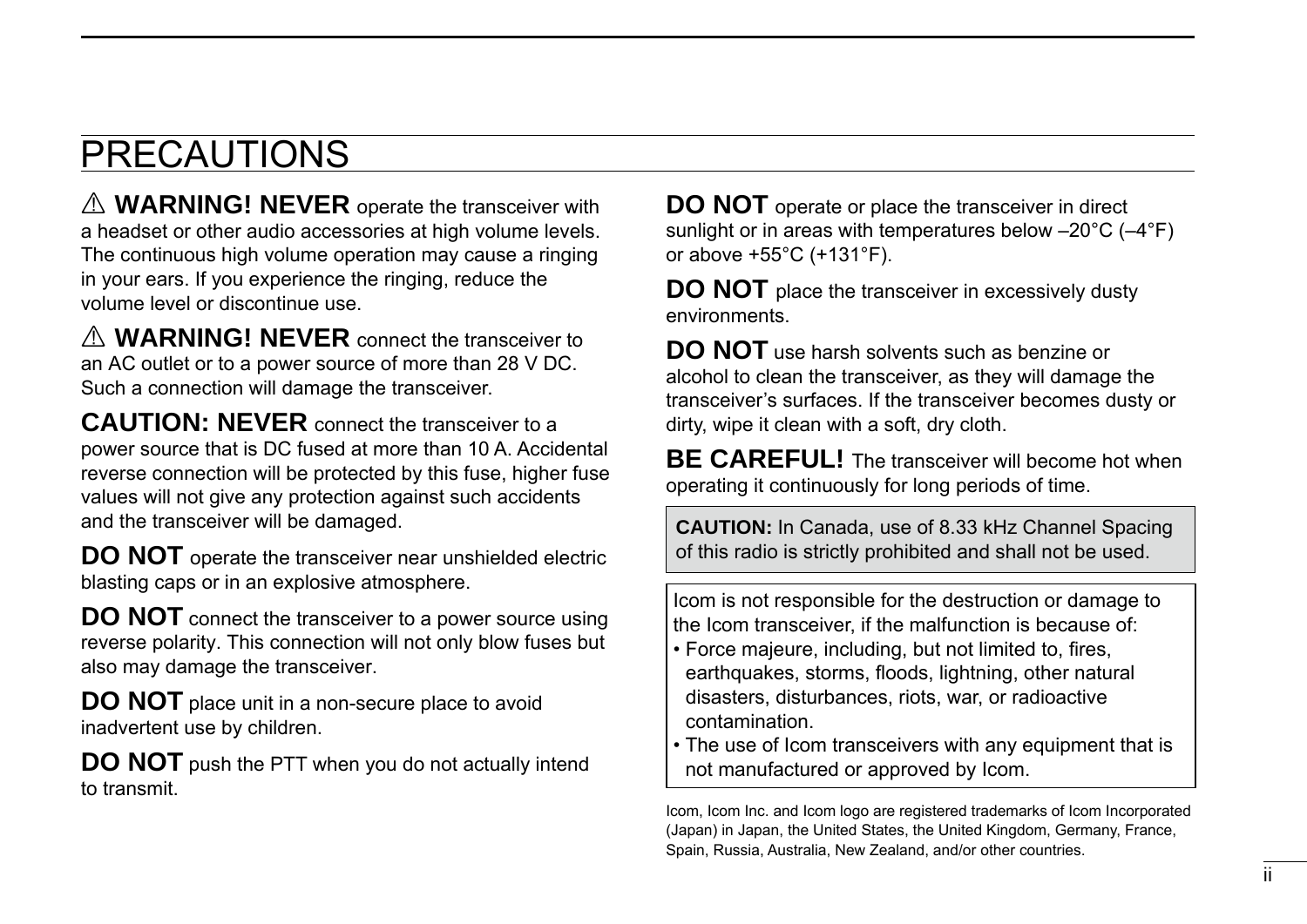### PRÉCAUTIONS

A **NE JAMAIS** utiliser l'émetteur-récepteur avec un casque ou d'autres accessoires audio ayant un volume trop élevé. Un volume continu trop fort peut entraîner un bourdonnement dans vos oreilles. Si vous entendez une sonnerie baissez le niveau sonore ou interrompez l'utilisation.

R **NE JAMAIS** relier l'émetteurrécepteur à une prise d'alimentation de plus de 28 V. Un tel branchement endommagerait votre émetteur-récepteur.

**NE JAMAIS** brancher l'émetteur-récepteur à une alimentation continue dont le fusible de protection excède 10 A. Ce fusible protège contre l'inversion accidentelle des branchements.

**NE PAS** utiliser l'émetteur-récepteur près d'amorces électriques non blindées ou en atmosphère explosive.

**NE JAMAIS** brancher le transceiver à une source d'alimentation employant la polarité inversée.

**NE PAS** appuyer sur la touche PTT lorsqu'on ne souhaite pas émettre.

**NE PAS** d'utiliser ou d'exposer l'émetteur-récepteur en plein soleil ou à une température ambiante inférieure à –20°C ou supérieure à +55°C.

**NE PAS** placer l'émetteur-récepteur dans des endroits excessivement poussiéreux.

**NE PAS** nettoyer l'appareil avec des solvants agressifs tels que benzène ou alcool, susceptibles d'endommager les surfaces exposées du boîtier. En cas de dépôt de poussière ou de salissures sur l'émetteur-récepteur, il faut l'essuyer avec chiffon doux et sec.

**ATTENTION!** Le transceiver devient chaud lors d'utilisations continues de longue durée. L'émetteurrécepteur chauffe en cas d'utilisation continue sur une longue durée.

L'antenne doit être placée à au moins un mètre de la position de chacune des personnes à bord de l'aéronef.

**MISE EN GARDE:** Utilisation de 8,33 kHz Espacement des canaux de cette radio est strictement interdite et ne doit pas être utilisé au Canada.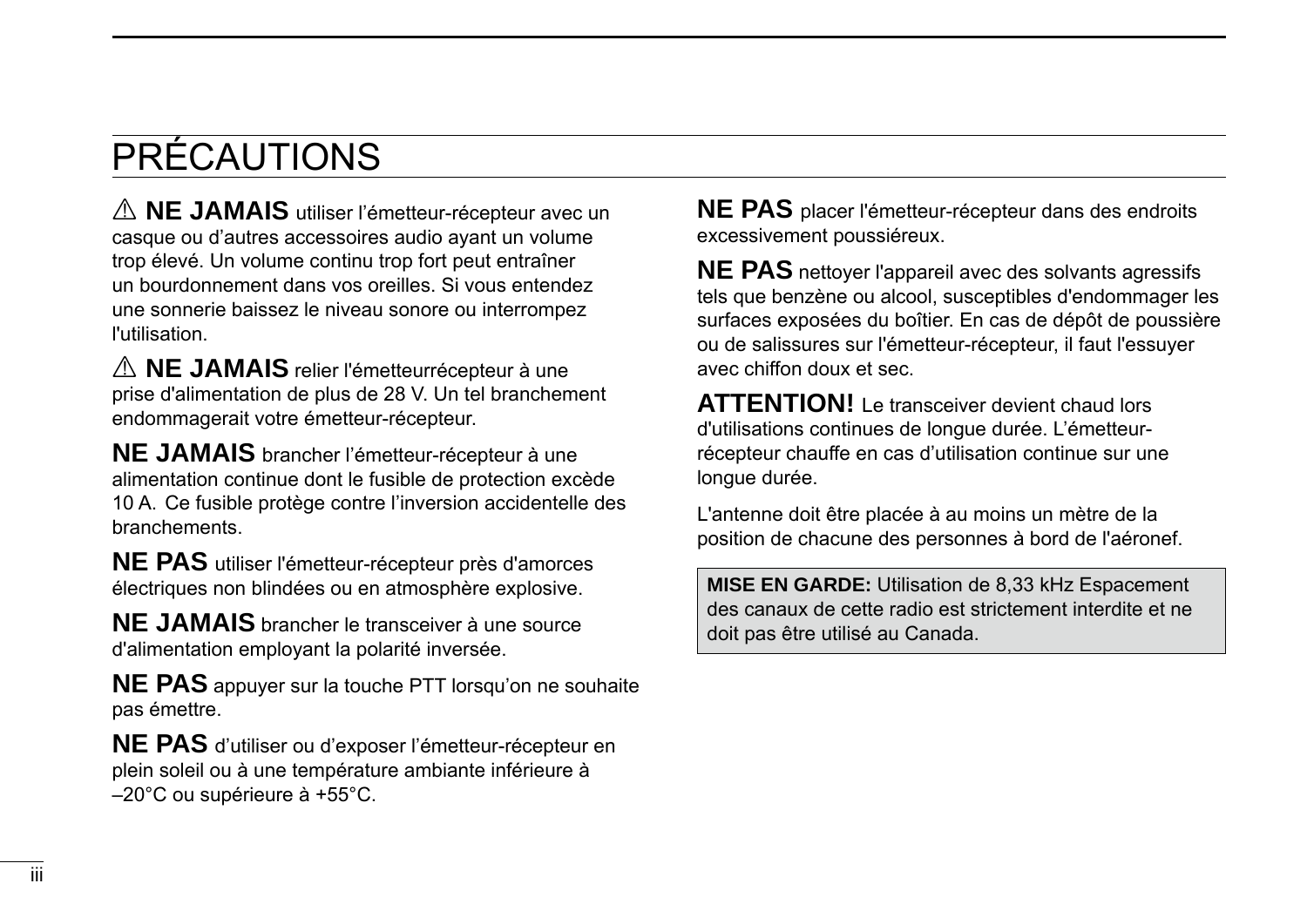### <span id="page-4-0"></span>SAFETY TRAINING INFORMATION



**Your Icom radio generates RF electromagnetic energy during transmit mode. This radio is designed for and classified as "Occupational Use Only," meaning it must be used only during the course of employment by individuals aware of the hazards, and the ways to minimize such hazards. This radio is NOT intended for use by the "General Population" in an uncontrolled environment.**

- For compliance with FCC and Industry Canada RF Exposure Requirements, the transmitter antenna installation shall comply with the following two conditions:
	- 1. The transmitter antenna gain shall not exceed 0 dBi.
	- 2. The antenna is required to be located outside of a vehicle and kept at a distance of 50 centimeters or more between the transmitting antenna of this device and any persons during operation. For a small vehicle, the antenna as worst case, the antenna shall be located on the roof top at any place on the centre line along the vehicle in order to achieve 50 centimeters separation distance. In order to ensure this distance is met, the installation of the antenna must be mounted at least 50 centimeters away from the nearest edge of the vehicle in order to protect against exposure to bystanders.



**To ensure that your exposure to RF electromagnetic energy is within the FCC allowable limits for occupational use, always adhere to the following guidelines:**

- **DO NOT** operate the radio without a proper antenna attached, as this may damage the radio and may also cause you to exceed FCC RF exposure limits. A proper antenna is the antenna supplied with this radio by the manufacturer or an antenna specifically authorized by the manufacturer for use with this radio.
- **DO NOT** transmit for more than 50% of total radio use time ("50% duty cycle"). Transmitting more than 50% of the time can cause FCC RF exposure compliance requirements to be exceeded. The radio is transmitting when the "TX" indicator appears. You can cause the radio to transmit by pressing the PTT switch.

#### **Electromagnetic Interference/Compatibility**

During transmissions, your Icom radio generates RF energy that can possibly cause interference with other devices or systems. To avoid such interference, turn off the radio in areas where signs are posted to do so. **DO NOT** operate the transmitter in areas that are sensitive to electromagnetic radiation such as hospitals, aircraft, and blasting sites.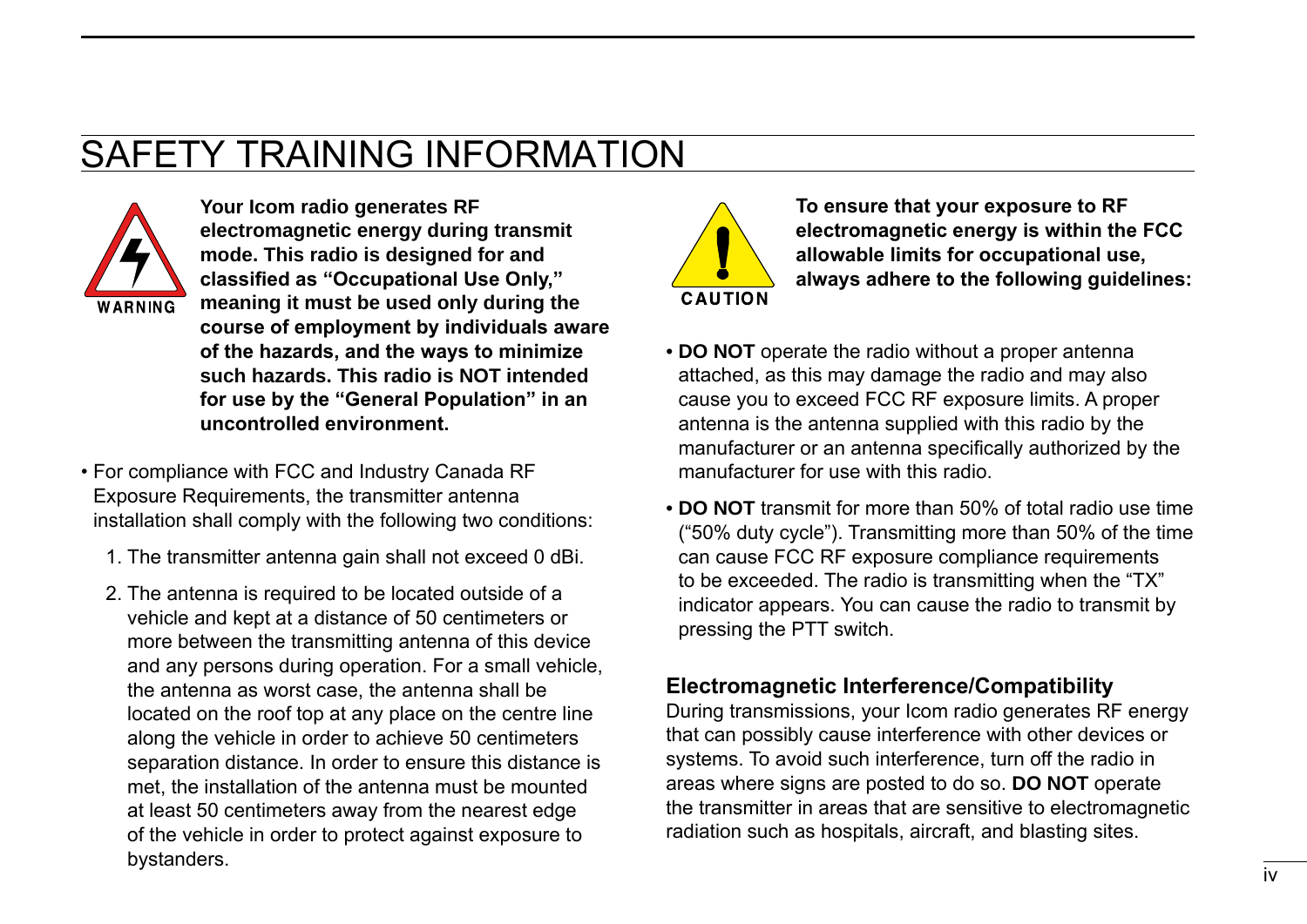### <span id="page-5-0"></span>INFORMATION EN MATIÈRE DE SÉCURITÉ



**Votre radio Icom produit une énergie électromagnétique de radiofréquences (RF), en mode de transmission. Cette radio est conçue pour un «usage professionnel seulement» et classée comme tel, ce qui signifie qu'elle doit** MISE EN GARDE **être utilisée uniquement dans le cadre d'un travail par des personnes conscientes des dangers et des mesures visant à minimiser ces dangers. Elle N'EST PAS conçue pour une «utilisation grand public», dans un environnement non contrôlé.**

- Afin de satisfaire aux exigences de la FCC et d'Industrie Canada en matière d'exposition aux RF, il est nécessaire que l'antenne soit installée conformément aux deux conditions suivantes:
	- 1. Le gain de l'antenne du radio émetteur ne doit pas dépasser 0 dBi.
	- 2. Il faut que l'antenne émettrice de cet appareil soit placée à l'extérieur d'un véhicule et tenue éloignée d'au moins 50 centimètres de toute personne pendant le fonctionnement. Dans le pire des cas, pour un petit véhicule, l'antenne doit être placée sur le toit, n'importe où dans l'axe central du véhicule, afin de respecter une distance de 50 cm du bord le plus rapproché du véhicule et ainsi éviter que les personnes présentes soient exposées.



**Afin de vous assurer que votre exposition à une énergie électromagnétique de RF se situe dans les limites permises par la FCC pour une utilisation grand public, veuillez en tout temps respecter les directives suivantes:**

- **NE PAS** faire fonctionner la radio sans qu'une antenne appropriée y soit fixée, car ceci risque d'endommager la radio et causer une exposition supérieure aux limites établies par la FCC. L'antenne appropriée est celle qui est fournie avec cette radio par le fabricant ou une antenne spécialement autorisée par le fabricant pour être utilisée avec cette radio.
- **NE PAS** émettre pendant plus de 50% du temps total d'utilisation de l'appareil («50% du facteur d'utilisation»). Émettre pendant plus de 50% du temps total d'utilisation peut causer une exposition aux RF supérieure aux limites établies par la FCC. La radio est en train d'émettre lorsque le témoin du mode de transmission s'affiche sur l'écran ACL. La radio émettra si vous appuyez sur le bouton du microphone.

#### **Interférence électromagnétique et compatibilité**

En mode de transmission, votre radio Icom produit de l'énergie de RF qui peut provoquer des interférences avec d'autres appareils ou systèmes. Pour éviter de telles interférences, mettez la radio hors tension dans les secteurs où une signalisation l'exige. **NE PAS** faire fonctionner l'émetteur dans des secteurs sensibles au rayonnement électromagnétique tels que les hôpitaux, les aéronefs et les sites de dynamitage.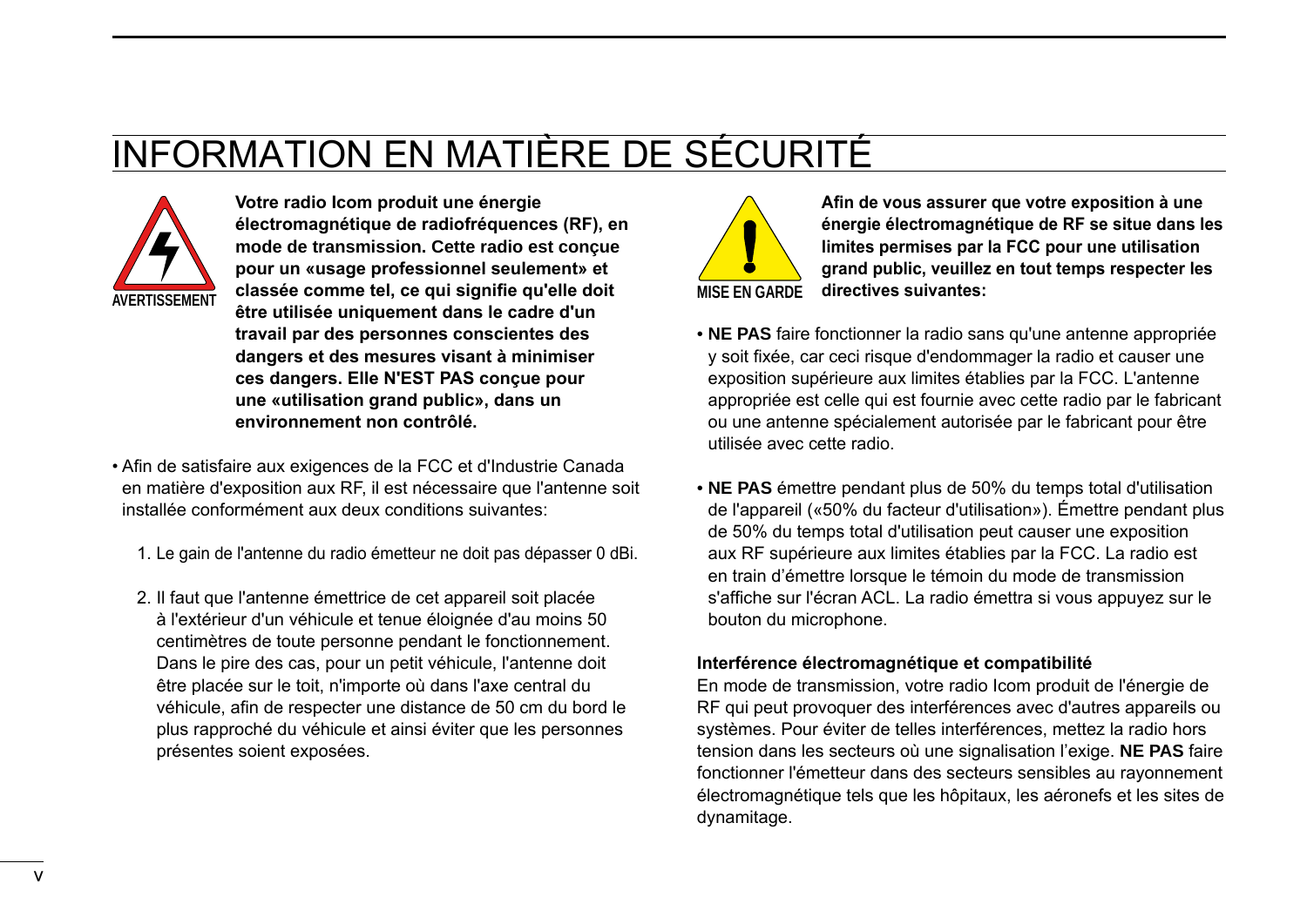### **TABLE OF CONTENTS**

| INFORMATION EN MATIÈRE DE SÉCURITÉ v              |  |
|---------------------------------------------------|--|
|                                                   |  |
|                                                   |  |
|                                                   |  |
|                                                   |  |
|                                                   |  |
|                                                   |  |
|                                                   |  |
|                                                   |  |
|                                                   |  |
| 3                                                 |  |
|                                                   |  |
|                                                   |  |
| ■ Editing Regular memory/Group memory channels  8 |  |
|                                                   |  |
|                                                   |  |
|                                                   |  |

| 4  |                                                  |  |
|----|--------------------------------------------------|--|
|    |                                                  |  |
|    |                                                  |  |
|    | ■ Accessing the 121.5 MHz emergency frequency 14 |  |
|    |                                                  |  |
|    |                                                  |  |
|    |                                                  |  |
|    |                                                  |  |
|    | Scanning the weather memory channels 15          |  |
|    |                                                  |  |
| 5  |                                                  |  |
|    |                                                  |  |
|    |                                                  |  |
|    |                                                  |  |
| 6. |                                                  |  |
| 7  |                                                  |  |
|    |                                                  |  |
|    |                                                  |  |
|    |                                                  |  |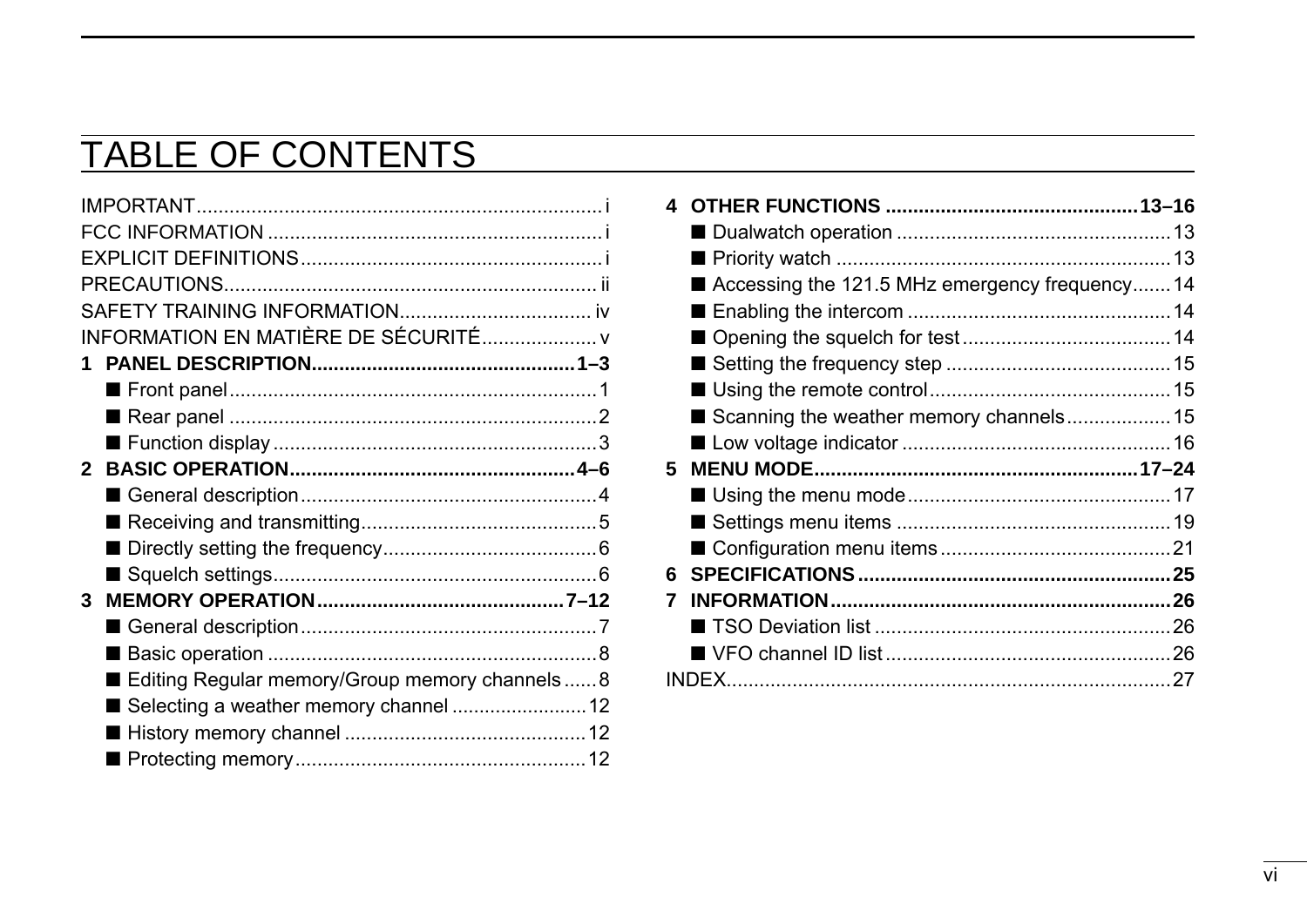### 1 **PANEL DESCRIPTION**

### <span id="page-7-0"></span>■ **Front panel**



### q **DUAL KEY [DUAL]**

- $\rightarrow$  Push to turn Dualwatch operation ON or OFF. (p. 13)
- $\rightarrow$  Hold down for two seconds to turn the intercom function ON or OFF.

### **@ EMERGENCY CHANNEL KEY [EC]**

- $\rightarrow$  Push to set the emergency frequency (121.5 MHz) as the standby frequency. (p. 14)
- $\rightarrow$  Hold down for two seconds to enter the direct frequency setting mode (p. 6), and set the emergency frequency (121.5 MHz). (p. 14)

### **@ VOLUME/POWER SWITCH [VOL]**

- **► Turn ON or OFF the transceiver.**
- $\rightarrow$  Adjusts the audio output level. The volume level bar is displayed while rotating [VOL].
- $\rightarrow$  Hold down for two seconds to enter the AM squelch level "SQL LEVEL" item in the Settings menu. (p. 6)
- $\rightarrow$  Push to turn ON or OFF the squelch test function.  $(p. 14)^*$

\*When the squelch test function is ON, and the Auto squelch "AUTO SQL" item in the Configuration menu (p. 21) is set to "USER SET," push [VOL] again to change the squelch mode. (p. 6)

**CAUTION: DO NOT** turn ON power until the engines have been started. Otherwise, the power supply circuit may damage.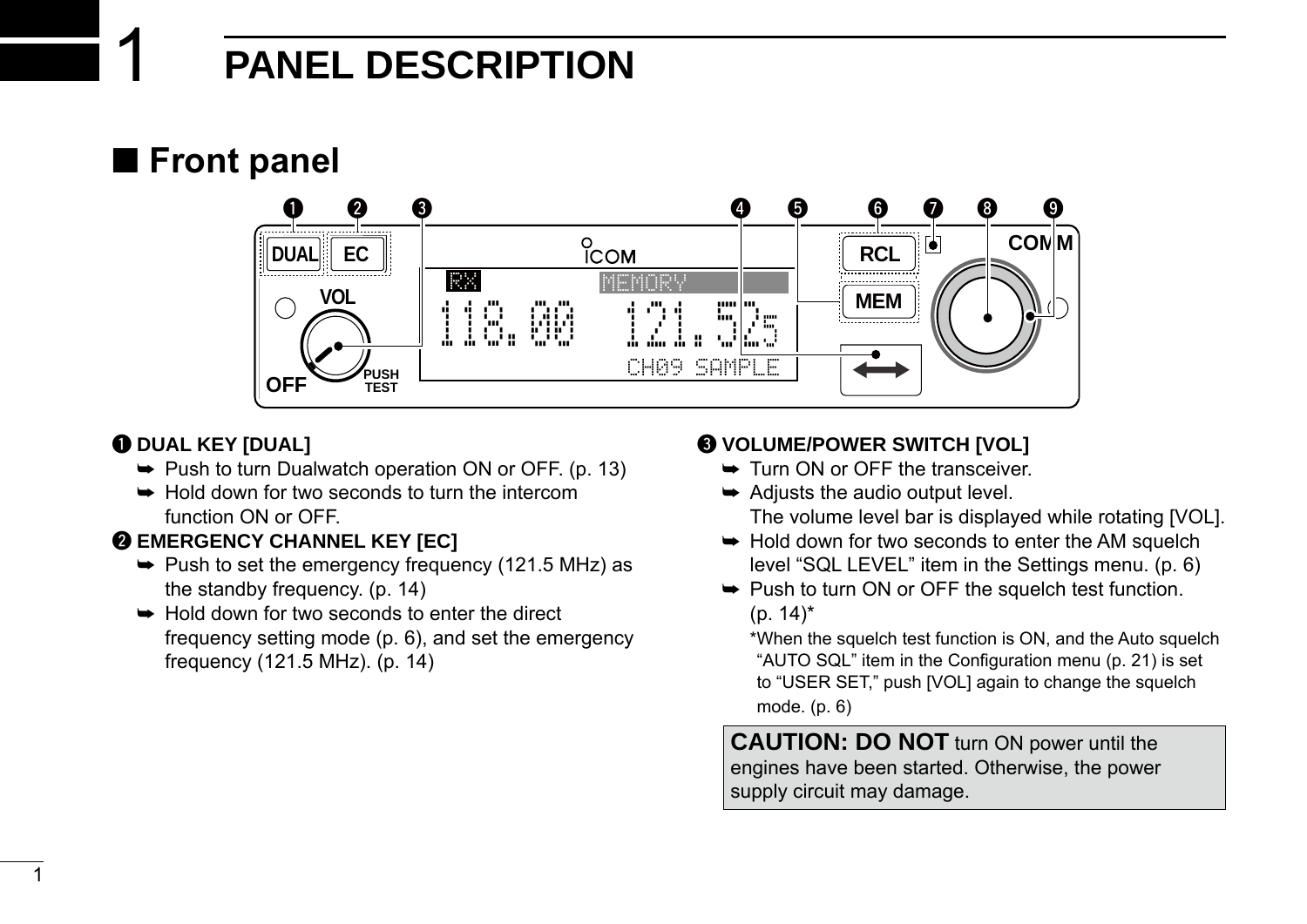### <span id="page-8-0"></span>**@ FREQUENCY EXCHANGE (FLIP-FLOP) KEY [** $\leftrightarrow$ **]**

- $\rightarrow$  Push to exchange the standby frequency with the active frequency. (p. 5)
- **► Hold down for two seconds to enter the direct** frequency setting mode. (p. 6)

### $\Theta$  **MEMORY KEY [MEM]**

Hold down for 2 seconds to enter the displayed frequency into any blank regular memory channel or clear or revive the selected memory channel (depending on the operating mode).

### **@ RECALL KEY [RCL]**

- $\rightarrow$  Push to enter or exit the memory mode. (p. 8)
- $\rightarrow$  Hold down for two seconds to enter the Settings menu. (p. 17)
	- $\rightarrow$  Push to exit the Settings menu. (p. 17)

### **Q** LIGHT-SENSITIVE DETECTOR

This detector senses ambient light. The detector is used to automatically adjust "DISP LOW" or "DISP HIGH" (pp. 22, 23) when the "DISP MODE" (p. 22) is set to 'AUTO.'

### **@ INNER (Small) TUNING DIAL [DIAL]**

 $\rightarrow$  Rotate to set the standby frequency (kHz digit) (p. 5), or select a memory channel (p. 8), or menu mode setting.

(pp. 17, 18)

### o **OUTER (Large) TUNING DIAL [O-DIAL]**

Rotate to set the standby frequency (MHz digit) (p. 5), select a group memory channel (p. 8), select the input digit for group name (p. 10), and so on.

### ■ **Rear panel**



### q **ANTENNA CONNECTOR**

Connect the antenna connector.

#### **@ D-SUB 25 PIN CONNECTOR**

Connect a 13.8 V or 27.5 V DC power supply, speaker, and headset.

Refer to 'INSTALLATION GUIDE' for details.

**NOTE:** If any external intercom system is in use, we recommend that you disable the transceiver's intercom function to prevent degradation of the audio signal. If any degradation exists, leave pin 17 disconnected and disable the transceiver's intercom function (p. 23).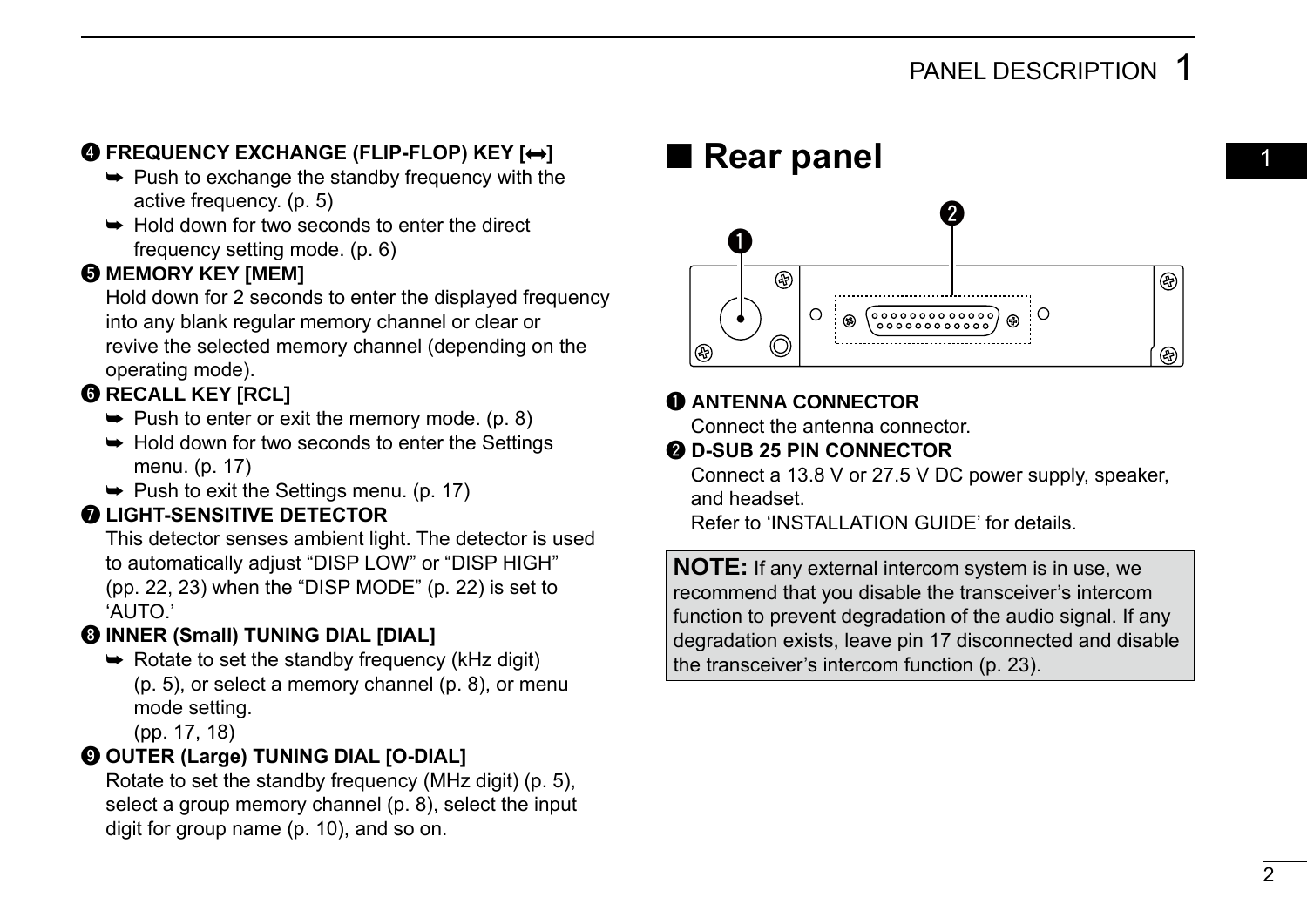### <span id="page-9-0"></span>PANEL DESCRIPTION

### ■ Function display



### $\bigcirc$  **ACTIVE FREQUENCY READOUT**

- $\rightarrow$  Displays the active frequency. (p. 5)
- $\rightarrow$  Displays the menu mode items in the menu mode. (p. 17)

### **Q TX INDICATOR**

Displayed while transmitting. (p. 5)

### **RX INDICATOR**

- $\rightarrow$  Displayed when receiving a signal on the active frequency. (p. 5)
- $\rightarrow$  Displayed when receiving a signal on the standby frequency during Dualwatch operation. (p. 13)
- $\rightarrow$  Displayed when opening the active frequency's squelch function. (p. 5)

### **4** INTERCOM READOUT

Displays "ICS" when the intercom function is in use. (p. 14)

### **6 DUALWATCH READOUT**

Displays "DUAL" when the Dualwatch function is ON. (p. 13)

#### **G MEMORY TYPE READOUT**

- $\rightarrow$  Displays "MEMORY" when the regular memory channel is selected. (p. 8)
- $\rightarrow$  Displays "GRP01"–"GRP05" when the group memory channel is selected. (p. 8) The group name is also displayed if the name has been entered.
- $\rightarrow$  Displays "HISTORY" when the history memory channel is selected. (p. 12)
- **► Displays "WEATHER"** when the weather memory channel is selected. (p. 12)

### **@ STANDBY FREQUENCY READOUT**

- $\rightarrow$  Displays the standby frequency. (p. 5)
- $\rightarrow$  Displays options in the menu mode. (p. 17)

### **63 CHANNEL NAME READOUT**

Displays the channel name in the memory mode. (p. 10)

### $Q$  **MEMORY CHANNEL READOUT**

Displays the selected memory channel number in the memory mode. (p. 8)

### !0**LOW VOLTAGE INDICATOR**

Displays " $\Box$ " when the voltage is low. (p. 16)

#### **10 SQUELCH MODE READOUT**

Displays the squelch mode status. (pp. 6, 19)

#### **@ TEST INDICATOR**

Displays " $\parallel$ TEST" while the squelch test function is ON. (p. 14)

3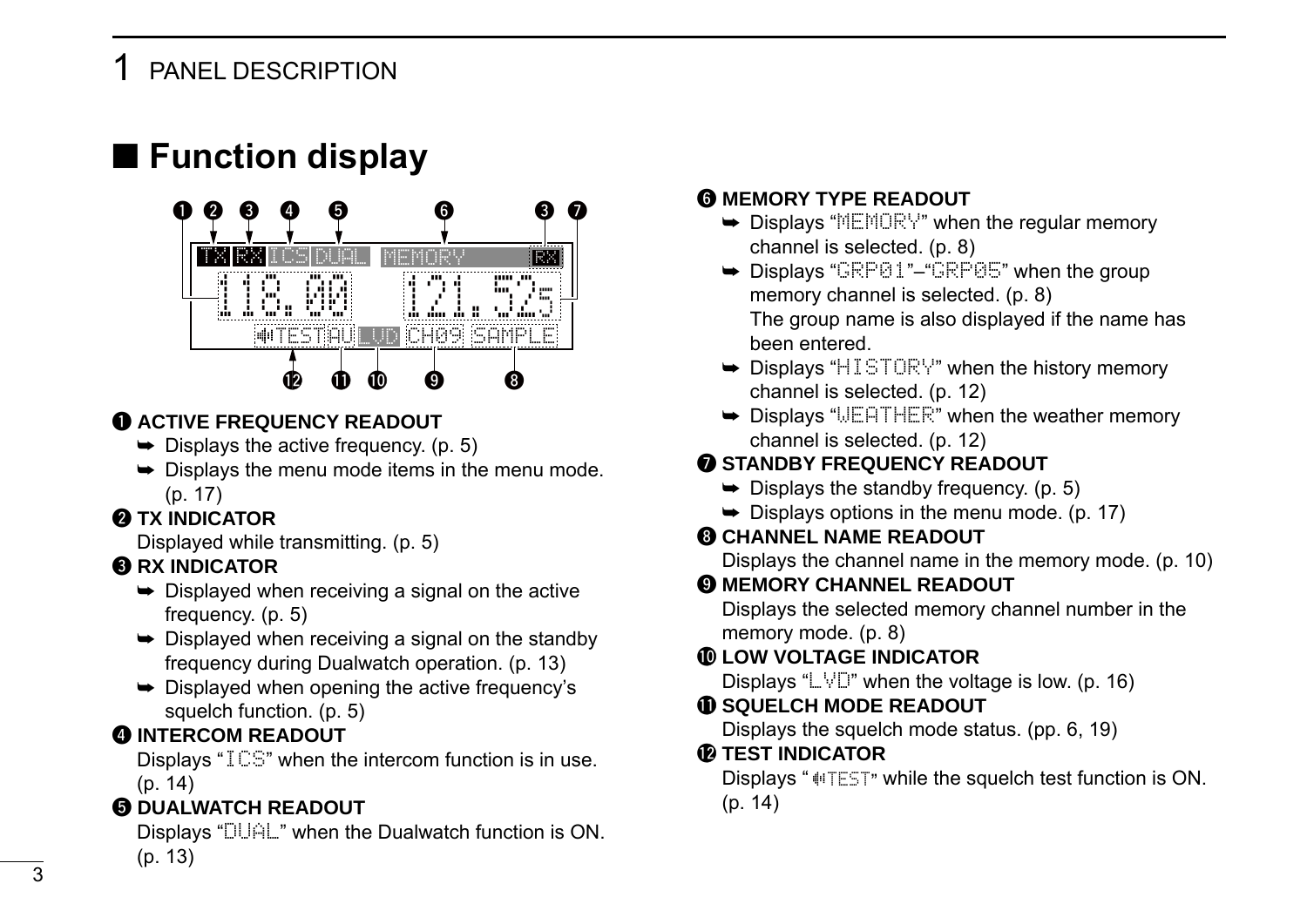01 02

### <span id="page-10-0"></span>■ General description

The flow chart below shows the basic operating procedures. You need to set the frequency, activate the frequency, and receive or transmit.

There are two ways to set the frequency. See page 5 and 6 for details.

#### **• Set the frequency normally • Set the frequency directly**



#### **Set the frequency normally**

Set the frequency which will be used for the next operating frequency in the standby frequency display. Then exchange the active frequency for the standby frequency.

#### **Set the frequency directly**

You can directly set the frequency. See 'Directly setting the frequency.'

**TIP:** For quick frequency setting, you can enter oftenused frequencies into memory channels. See "MEMORY OPERATION" for details. (pp. 7–12) When you recall a memory channel, the previous standby frequency is over written.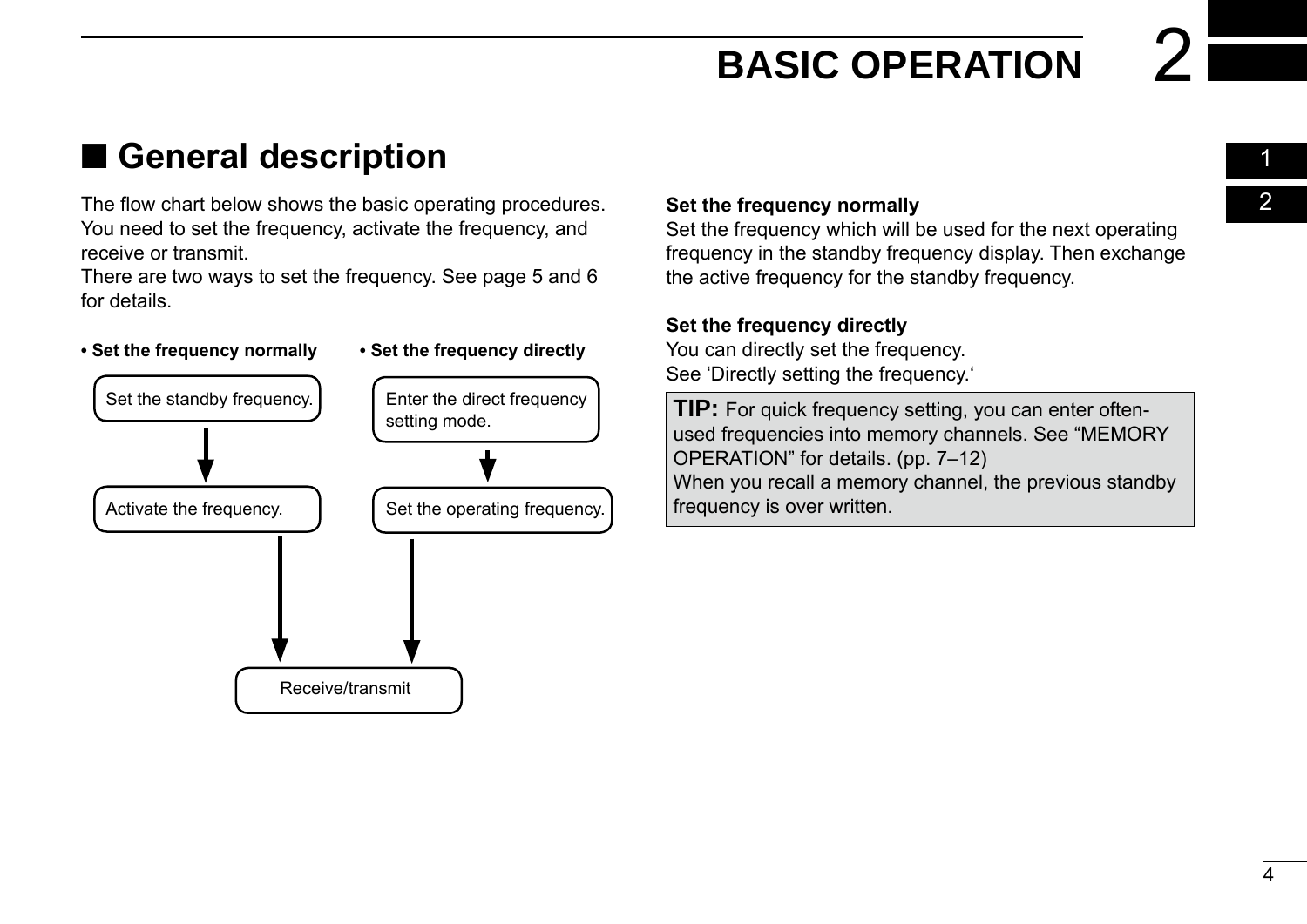### <span id="page-11-0"></span>2 BASIC OPERATION

### ■ **Receiving and transmitting**

#### **1. Setting the standby frequency**

Rotate **[DIAL]** and **[O-DIAL]** to set the standby frequency.

- The active frequency is not affected.
- Rotate **[O-DIAL]** to set above 1 MHz digit.
- Rotate **[DIAL]** to set below 100 kHz digit.
- You can set the frequency step in the Settings menu. (p. 20)



#### **2. Exchanging the frequency**

After setting the standby frequency, push  $[\leftrightarrow]$  to exchange it with the active frequency.



**NOTE: DO NOT** hold down  $[\leftrightarrow]$  continuously. Otherwise, the standby frequency disappears. In this case, hold down  $[\leftrightarrow]$  until the standby frequency appears again.

#### **3. Receiving**

While receiving a signal, "RX" is displayed and audio is heard.

- Rotate **[VOL]** to adjust the audio level.
- Adjust the squelch if necessary. See 'Squelch settings' for details.



### **4. Transmitting**

- $\Omega$  Hold down PTT switch, and then speak at your normal voice level.
	- "TX" is displayed.
	- **DO NOT** hold the microphone too closely to your mouth or speak too loudly. This may distort your signal.



 $(2)$  Release the PTT switch to receive.

**NOTE:** To prevent interference, listen on the frequency before transmitting. If the frequency is busy, wait until it is clear.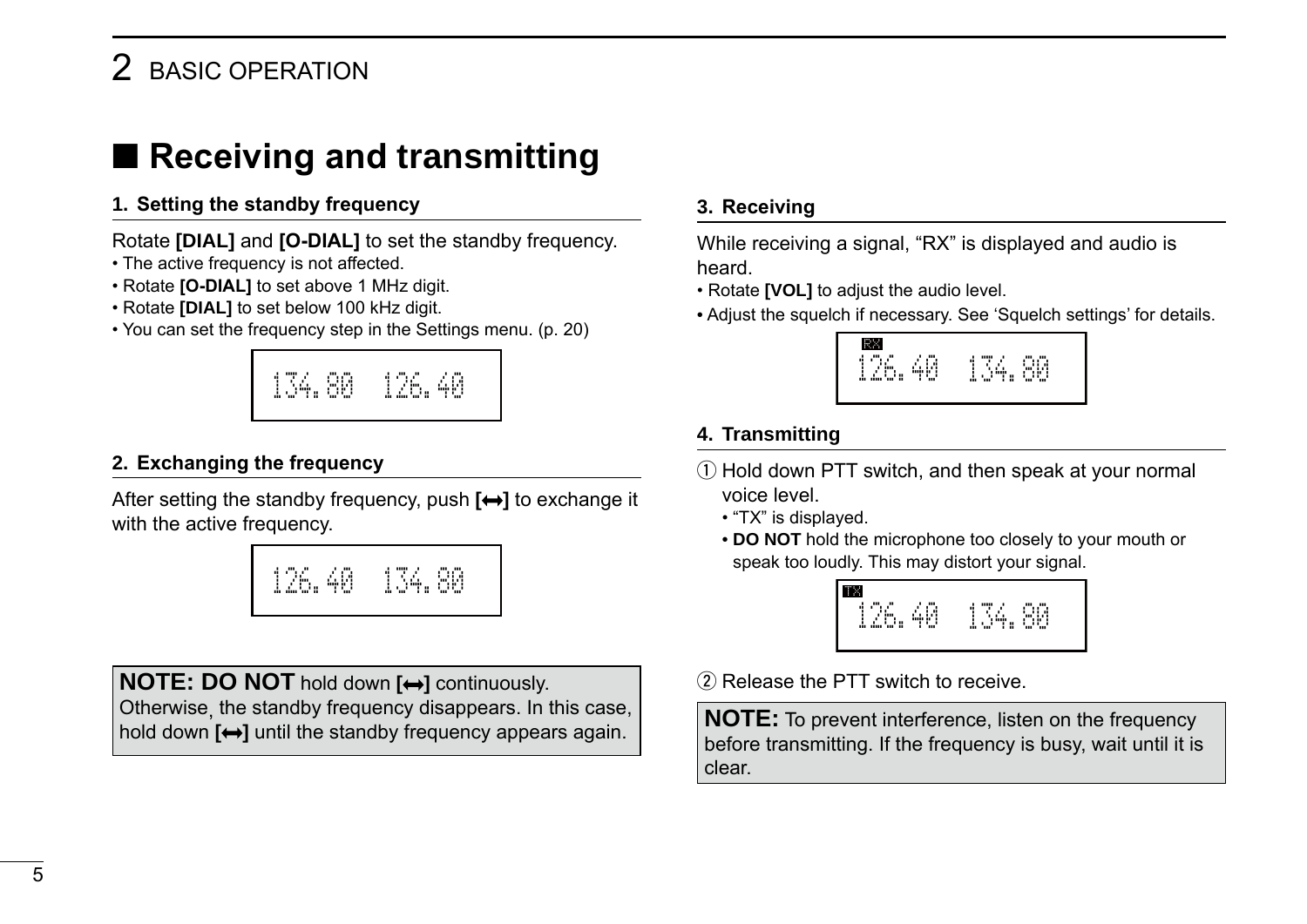### <span id="page-12-0"></span>■ **Directly setting the frequency** ■ **Squelch settings**

- $\Omega$  Hold down  $\left[\rightarrow\right]$  for 2 seconds to enter the direct frequency setting mode.
	- Only the active frequency is displayed.
- (2) Set an operating frequency.
	- Rotate **[O-DIAL]** to set above 1 MHz digit.
	- Rotate **[DIAL]** to set below 100 kHz digit.
	- You can set the frequency step in the Settings menu. (p. 20)
- 3) When a signal is received. "RX" is displayed and audio is heard.



121.80

TX

121.80

- Rotate **[VOL]** to adjust the audio level.
- Adjust the squelch if necessary. See 'Squelch settings' for details.
- $\sigma$  Hold down PTT switch, and then speak at your normal voice level. • "TX" is displayed.
	- **DO NOT** hold the microphone too closely to your mouth or speak too loudly. This may distort your signal.
- (5) Release the PTT switch to receive.
- **<u>**€ Push **[RCL]** or **[↔]** to exit the direct frequency setting</u> mode.

#### You can also directly set the frequency.  $\Diamond$  Adjusting the squelch  $\Diamond$  $\diamond$  Adjusting the squelch

Adjust the squelch to mute the noise when no signal is received.

- (1) Hold down **[VOL]** for two seconds to enter the AM squelch level setting menu.
	- "SQL LEVEL" is displayed.
- 2 Rotate **[DIAL]** to select the squelch level to between -10 and 10.
- **3** Push **[RCL]** to exit AM squelch level setting menu.

### $\diamond$  Changing the squelch mode

You can change the squelch mode when the Auto squelch "AUTO SQL" item in the Configuration menu (p. 21) is set to "USER SET."

**1**) Push **[VOL]** to turn ON the squelch test function.



- $\cdot$  "RX" and " $\text{mTFT}$ " are displayed.
- The squelch mode readout "MN" or "AU" blinks.
- 2 Push **[VOL]** again while the squelch mode readout is blinking to change the squelch mode.



- "RX" and " $\psi$ TEST" disappear and the squelch test function is turned OFF.
- MN (manual): Uses the squelch level set in "SQL LEVEL."
- AU (auto): Prevents the audio from breaking up while receiving weak signals.

 $\alpha$  Repeat  $\alpha$ – $\alpha$  to change the squelch mode again.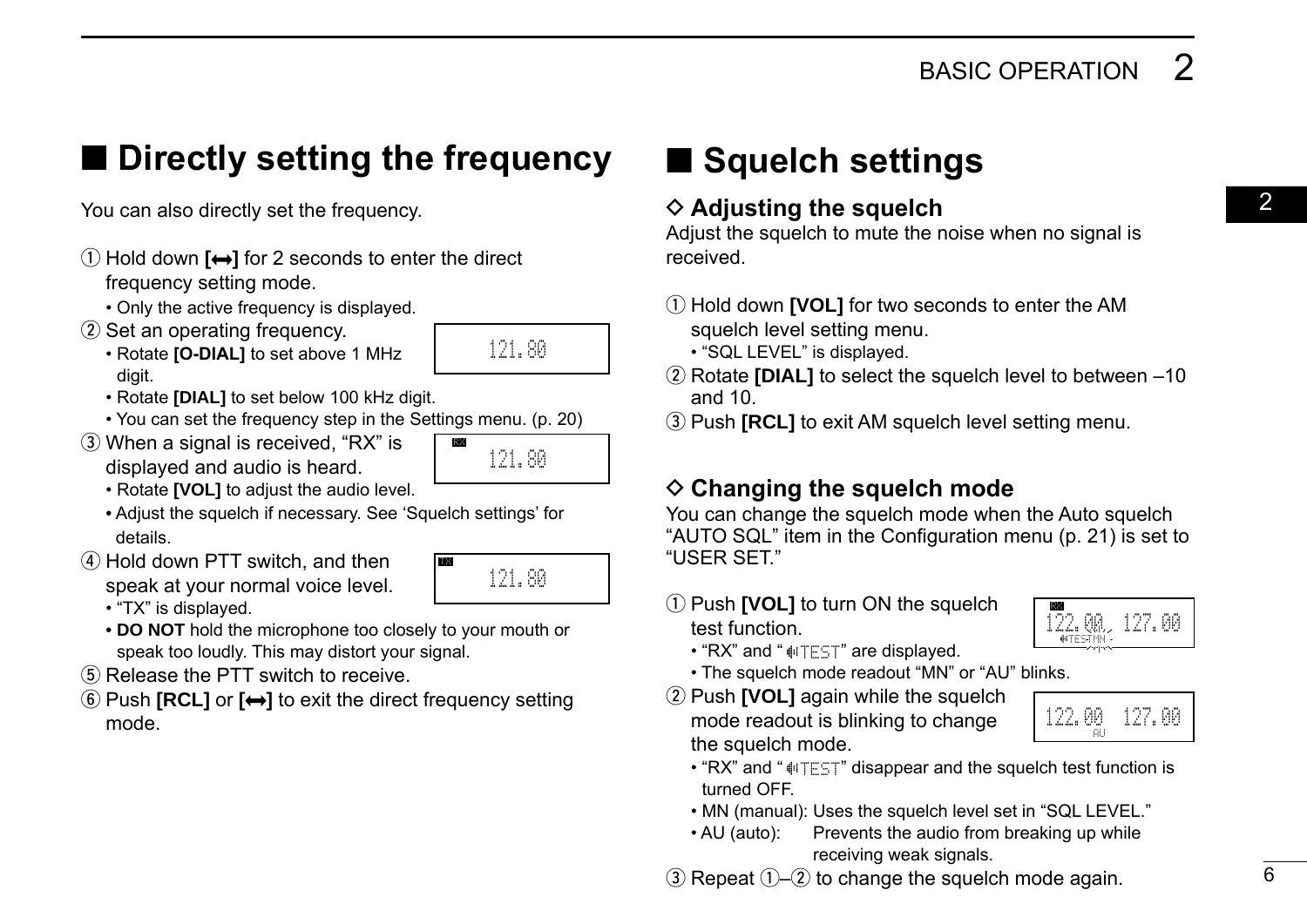### <span id="page-13-0"></span>■ General description

The transceiver has memory to store frequently used frequencies. You can easily set the frequency by selecting the channel from the memory.

The table below shows the structure of the memory mode. There are four memory channel types.



### **♦ Memory channel types**

#### **Regular memory channels (MEMORY)**

Up to 20 memory channels can be selected.

### **Group memory channels (GRP01–GRP05)**

There are up to 50 group channels, with 10 channels in each of 5 groups.

### **Weather memory channels (WEATHER)**

10 weather memory channels can be selected. These are used for monitoring NOAA (National Oceanic and Atmospheric Administration) broadcasts.

### **History memory channels (HISTORY)**

Up to 20 history memory channels can be selected. The active frequency is automatically written into history memory channels when you push **[ ]** to exchange the active and standby frequencies. (except weather memory channels.)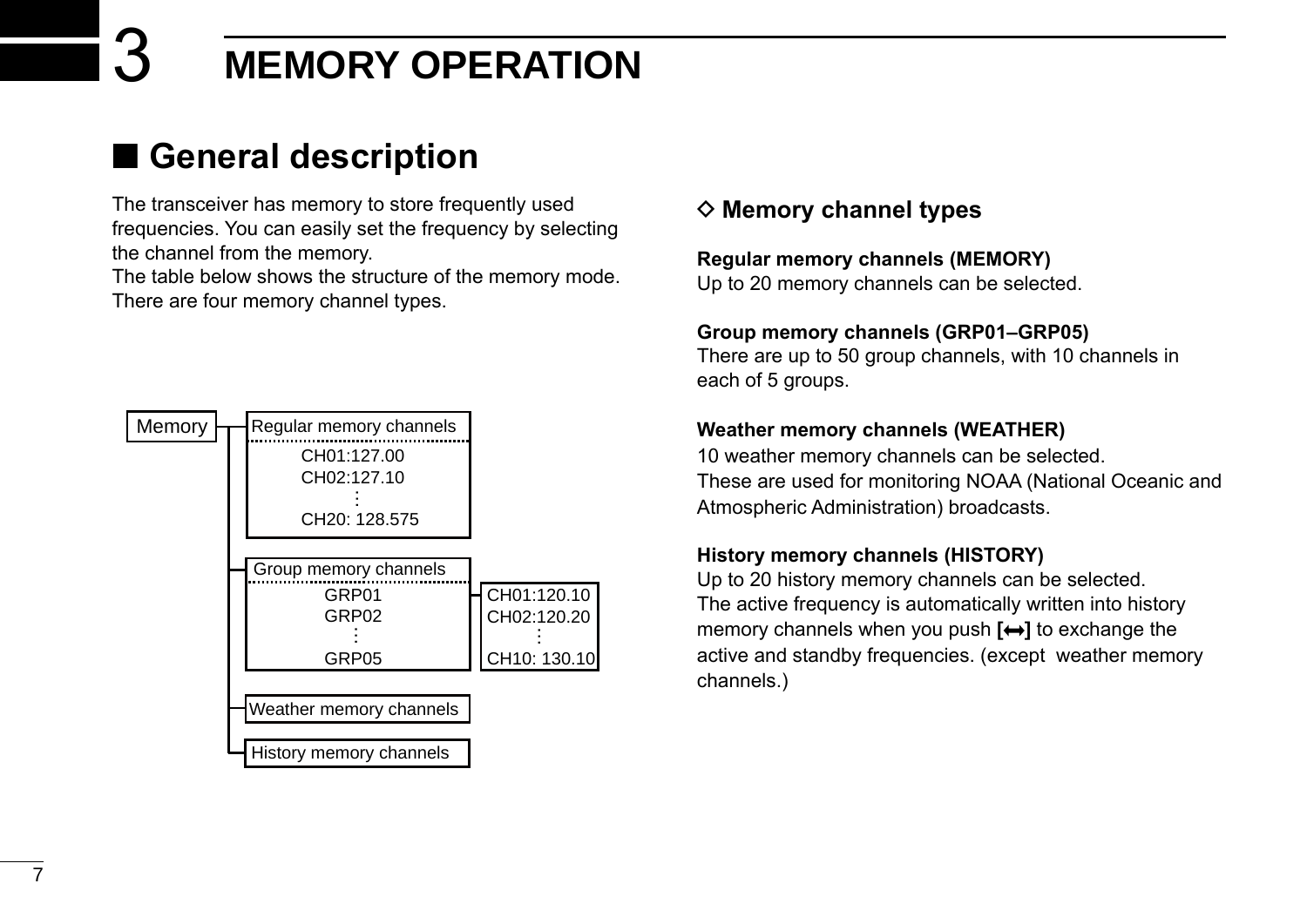q Push **[RCL]** to enter the memory mode.



- The memory channel number is displayed.
- The memory channel name is also displayed if it has been entered.
- 2 Rotate **[O-DIAL]** to select the memory channel types.
	- •  For the group memory channel, push **[DIAL]** and then rotate **[O-DIAL]** to select a group.
- **3** Rotate **[DIAL]** to select a channel.





118.00 128.105

- **4**) Push **[RCL]** to change standby frequency to the selected frequency and exit the memory mode.
	- •  For the group memory channel, push **[RCL]** twice to change the standby frequency to the selected frequency and exit the memory channel.
	- Hold down **[RCL]** for two seconds to exit the memory mode without changing the previously set standby frequency.
- **<u>5</u>** Push **[↔]** to exchange to the active frequency.



### <span id="page-14-0"></span>■ Basic operation ■ ■ Editing Regular memory/Group **memory channels**

### **◇ Memory mode menu**

There are memory mode menus to edit the memory contents. They contain the following items.

#### **REPLACE (p. 9)**

Enter the selected memory channel frequency to the standby frequency.

#### **DELETE (p. 9)**

Clears the selected memory channel contents.

### **REVIVE**

Returns the selected memory channel to its previous state.

#### **CH NAME (For only regular memory channel)**

Sets the channel name to the selected regular memory channel.

### **GRP NAME (For only group memory channel)**

Sets the group name to the selected memory group.

### **CH TAG (For only group memory channel)**

Sets the channel tag to the selected memory channel. (Selecting the group memory channel is the only option.)

### **DONE**

Returns to the memory mode.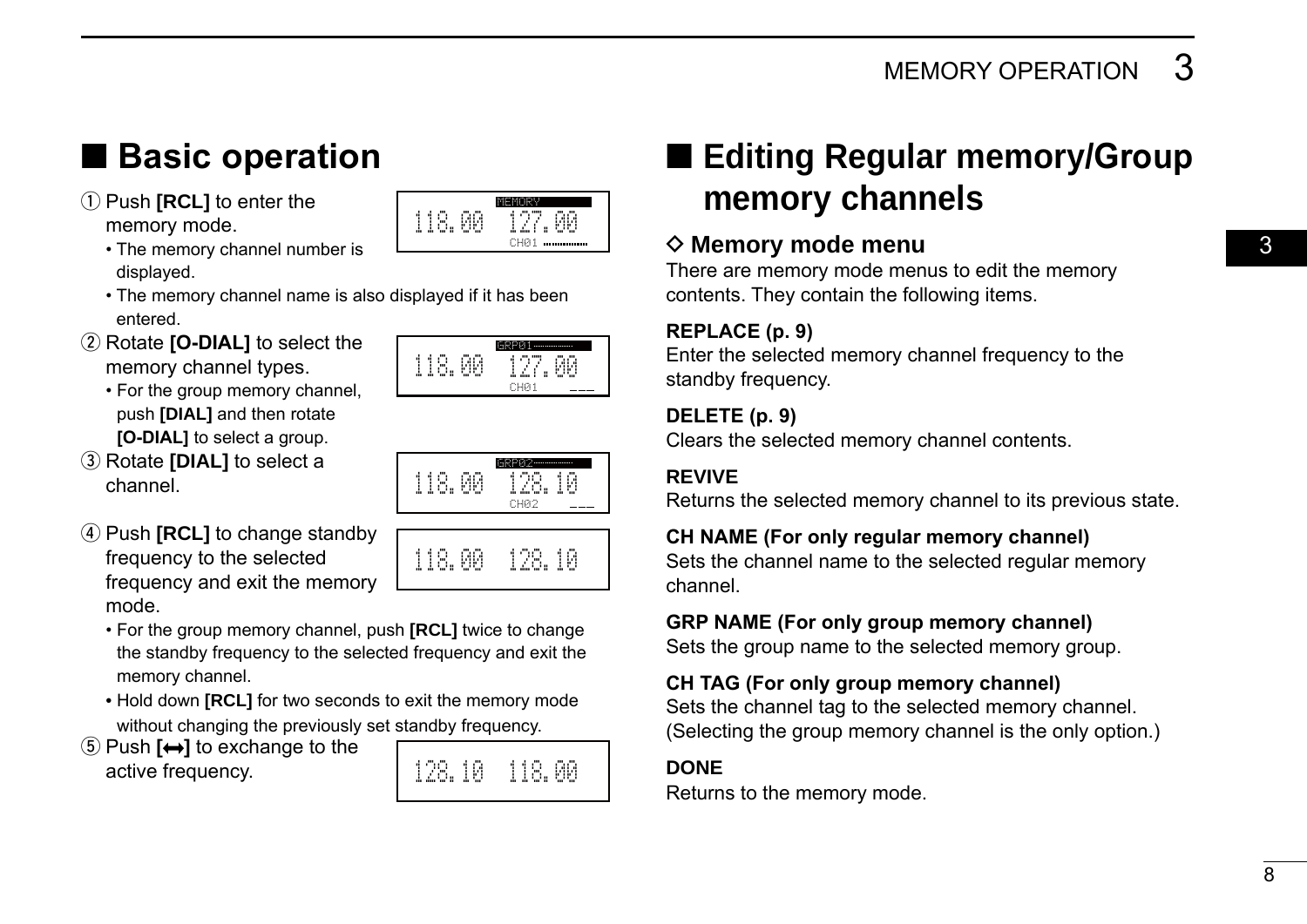### <span id="page-15-0"></span> $\diamond$  Enter frequencies into memory channels

To enter frequencies into memory channels, follow the steps below.

- (1) Rotate **[DIAL]** and **[O-DIAL]** to set the standby frequency.
- 2 Push **[RCL]** to enter the memory mode.
	- The memory channel number is displayed.
	- The memory channel name is also displayed if it has been entered.
- **3** Rotate **[O-DIAL]** to select a memory channel.
	- •  Select a regular memory channels or a group memory channels.
	- •  For the group memory channel, push **[DIAL]** and then rotate
	- **[O-DIAL]** to select a group.
- **4) Push <b>[MEM]** and then rotate **[O-DIAL]** to select "REPLACE."



- The channel number blinks.
- •  For the group memory channel, push **[DIAL]**, **[MEM]** and then rotate **[O-DIAL]** to select
- "REPLACE"
- **(5) Rotate [DIAL]** to select a channel to be entered.



- **(6) Push <b>[MEM]** to enter the frequency into the channel.
	- "WRITE COMPLETED" is displayed when the regular memory channel is entered.
- **1** Push **[RCL]** to exit the memory mode.

### **♦ Clearing the memory contents**

You can clear unwanted memory channels.

#### (1) Push **[RCL]** to enter the memory mode.

- The memory channel number is displayed.
- The memory channel name is also displayed if it has been entered.
- (2) Rotate **[O-DIAL]** to select a memory channel.
	- •  Select a regular memory channel or a group memory channels.
	- •  For the group memory channel, push **[DIAL]** and then rotate **[O-DIAL]** to select a group.
- **(3) Rotate <b>[DIAL]** to select a channel.
- r Push **[MEM]** and then rotate **[O-DIAL]** to select "DELETE."
	- The channel number blinks.
	- •  For the group memory channel, push **[DIAL], [MEM]** and then rotate **[O-DIAL]** to select "DELETE."



(5) Push **[MEM]** to clear the memory channel data.

| ъ. <sup>по</sup><br>c.<br>4<br>ĩ<br>٠<br>ï<br>din din B<br>ŵ | <br>n.<br><br>wo |                  |
|--------------------------------------------------------------|------------------|------------------|
|                                                              |                  | CH <sub>R1</sub> |

**6 Push [RCL]** to exit the memory mode.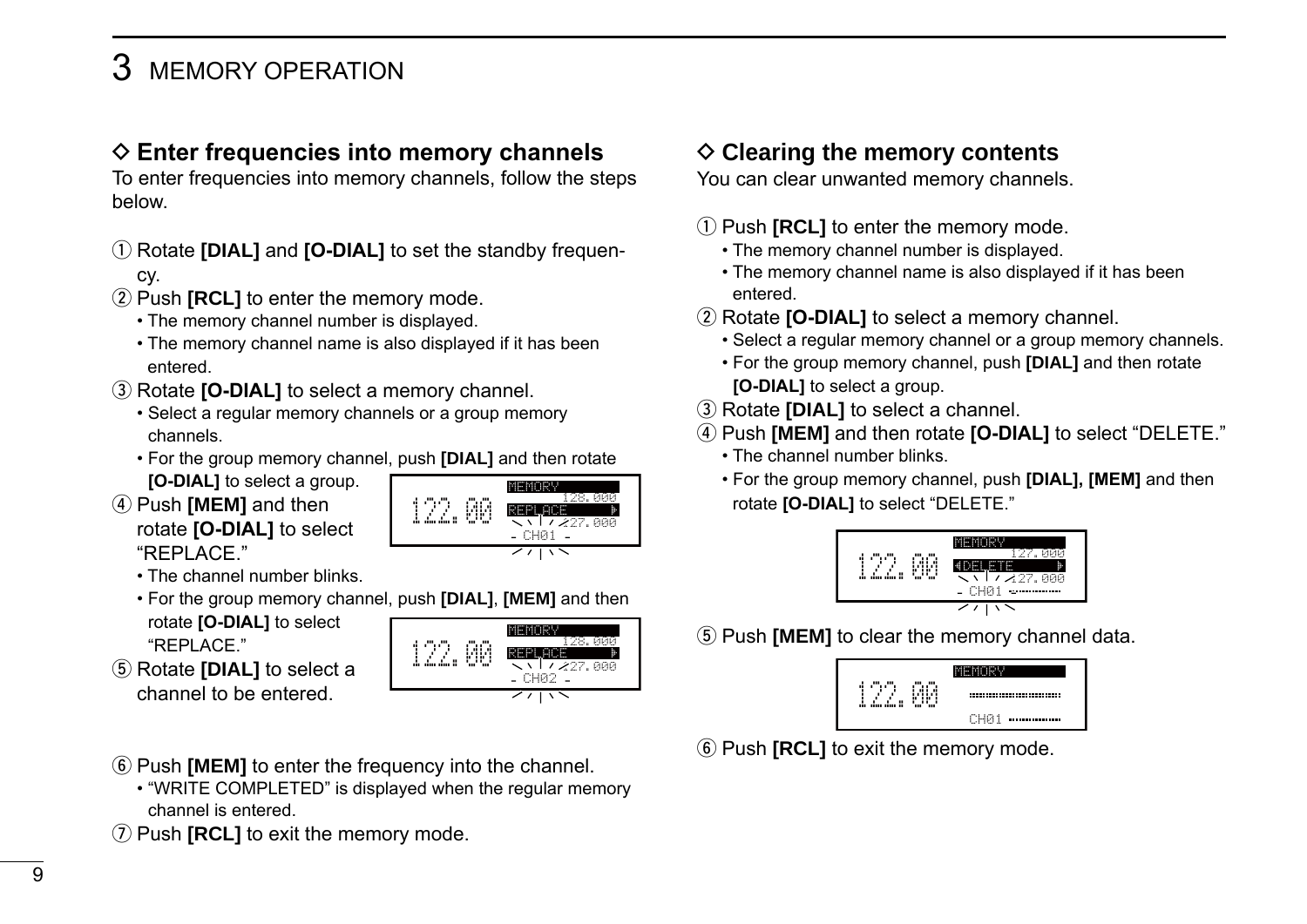### <span id="page-16-0"></span>**♦ Entering channel names**

(For only regular memory channels) The regular memory channels can display a six character

name in addition to the memory number.

- (1) Push **[RCL]** to enter the memory mode, and then rotate **[O-DIAL]** to select the regular memory channel.
- (2) Rotate **[DIAL]** to select a channel.
- e Push **[MEM]** and then rotate **[O-DIAL]** to select "CH NAME."

r Push **[MEM]**.

- The channel name's 1st digit blinks.
- (5) Rotate **[DIAL]** to select a character.
	- Push **[DIAL]** to change from upper case letters (A, B, C, ···) → lower case (a, b, c,  $\cdots$ )  $\rightarrow$  number (0, 1, 2,  $\cdots$ )  $\rightarrow$  then again to upper case letters  $(A, B, C, \cdots)$  in sequential order.
	- You can enter the characters listed below.

A B C D E F G H I J K L M N O P Q R S T U V W X Y  $Z \mid \setminus \mid$ <sup>^</sup>  $\cdot$ a b c d e f g h i j k l m n o p q r s t u v w x y z  $\{| \}$  ~

 $(space)$ !" # \$ % & '() \* +, -./

 $0123456789$ : ; < = > ? @

- **6** Rotate **[O-DIAL]** to select the next input digit.
- $\overline{v}$  Repeat  $\overline{v}$ – $\overline{v}$  to enter the memory channel name.
- **8** Push **[MEM]** to set the memory channel name.
- o Hold down **[RCL]**,or push **[RCL]** twice to exit the memory mode.

### **♦ Entering group names**

(For only group memory channels)

The memory groups can display a six character name in addition to the group number ("GRP01"–"GRP05").

- (1) Push **[RCL]** to enter the memory mode, and then rotate **[O-DIAL]** to select the group memory channel.
- w Push **[DIAL]** and then rotate **[O-DIAL]** to select a memory group from GRP01 to GRP05. • Push **[DIAL]** again to set the memory group.
- e Push **[MEM]** and then rotate **[O-DIAL]** to select "GRP NAME."
- r Push **[MEM]**.
	- The group name's 1st digit blinks.
- **5** Rotate **[DIAL]** to select a character.
	- Push **[DIAL]** to change from upper case letters (A, B, C,  $\dots$ )  $\rightarrow$ lower case (a, b, c,  $\cdots$ )  $\rightarrow$  number (0, 1, 2,  $\cdots$ )  $\rightarrow$  then again to upper case letters  $(A, B, C, \cdots)$  in sequential order.
	- You can enter the characters listed below.

A B C D E F G H I J K L M N O P Q R S T U V W X Y  $Z \mid \setminus \mid$ <sup>^</sup>  $\cdot$  $abcdefghijklmnopqrstuvwxyz{}{}{}_{k}$ 

 $(space)$ ! " $# $ \%$ & '( ) \* +, -.

- $0123456789$ : ; < = > ? @
- **6** Rotate **[O-DIAL]** to select the next input digit.
- $\overline{U}$  Repeat  $\overline{U}$ – $\overline{U}$  to input the group name.
- **(8) Push <b>[MEM]** to set the group name.
- o Hold down **[RCL]**,or push **[RCL]** twice to exit the memory mode.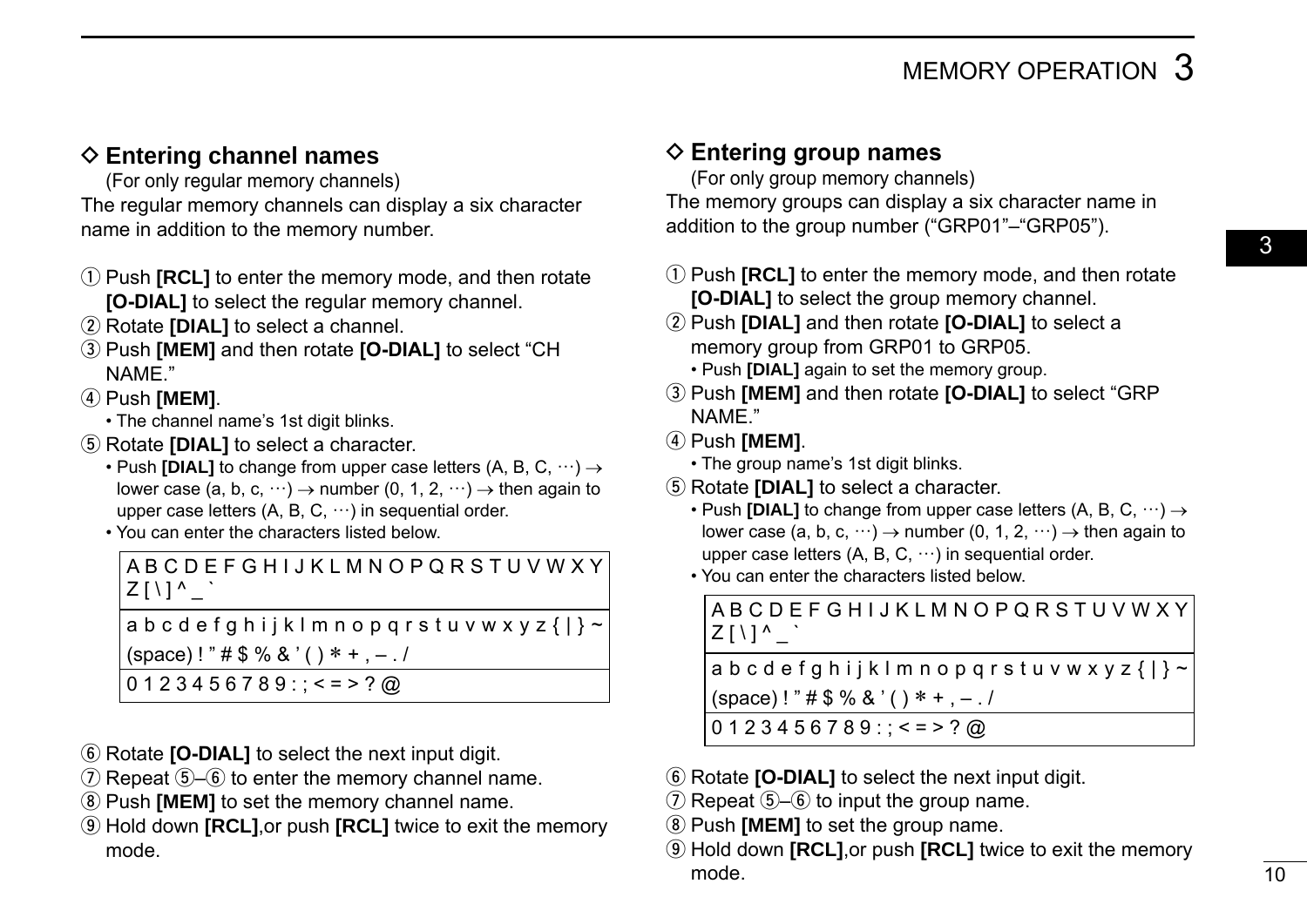### <span id="page-17-0"></span>**♦ Selecting channel tag names**

(For only group memory channels) The tag name can be set to a three character name, in addition to the group number. It is convenient for separating memory types.

- q Push **[RCL]** to enter the memory mode, and then rotate **[O-DIAL]** to select group memory channel.
- w Push **[DIAL]** and then rotate **[O-DIAL]** to select a memory group from GRP01 to GRP05.
	- Push **[DIAL]** again to set the memory group.
- e Push **[MEM]** and then rotate **[O-DIAL]** to select "CH TAG."
- r Push **[MEM]** and then rotate **[DIAL]** to select a channel tag.
	- The tag name shown to the right is selectable.
- (5) Push **[MEM]** to set the channel tag.
- y Hold down **[RCL]**,or push **[RCL]** twice to exit the memory mode.



#### **Channel tag list**

| <b>TAG</b>  | <b>DISPLAY</b> |                                      |  |
|-------------|----------------|--------------------------------------|--|
| <b>NAME</b> | Group*1        | <b>MEANS</b>                         |  |
|             | <b>YES</b>     | Non-tag                              |  |
| <b>TWR</b>  | YES            | Tower                                |  |
| GND         | YES            | Ground                               |  |
| ATS.        | YES            | <b>ATIS</b>                          |  |
| <b>ATF</b>  | YES            | Air traffic                          |  |
| APP         | YES            | Approach                             |  |
| ARR         | YES            | Arrival                              |  |
| AWS         | YES            | <b>Automatic Weather Station</b>     |  |
| CLR         | YES            | Clearance / Delivery                 |  |
| <b>CTF</b>  | <b>YES</b>     | Common Traffic Advisory Frequency    |  |
| DEP         | YES            | Departure                            |  |
| FSS         | YES            | <b>Flight Service Station</b>        |  |
| <b>RFS</b>  | YES            | <b>Remote Flight Service Station</b> |  |
| UNI         | YES            | Unicom frequency                     |  |
| МF          | YES            | Mandatory frequency                  |  |
| отн         | YES            | Other                                |  |
| U-1         | YES            | User1 setting (p. 23)                |  |
| U-2         | YES            | User2 setting (p. 23)                |  |

\*1Group memory

#### **About U-1/U-2**

You can edit tag names of U-1 and U-2 in the Configuration menu. See page 23 for details.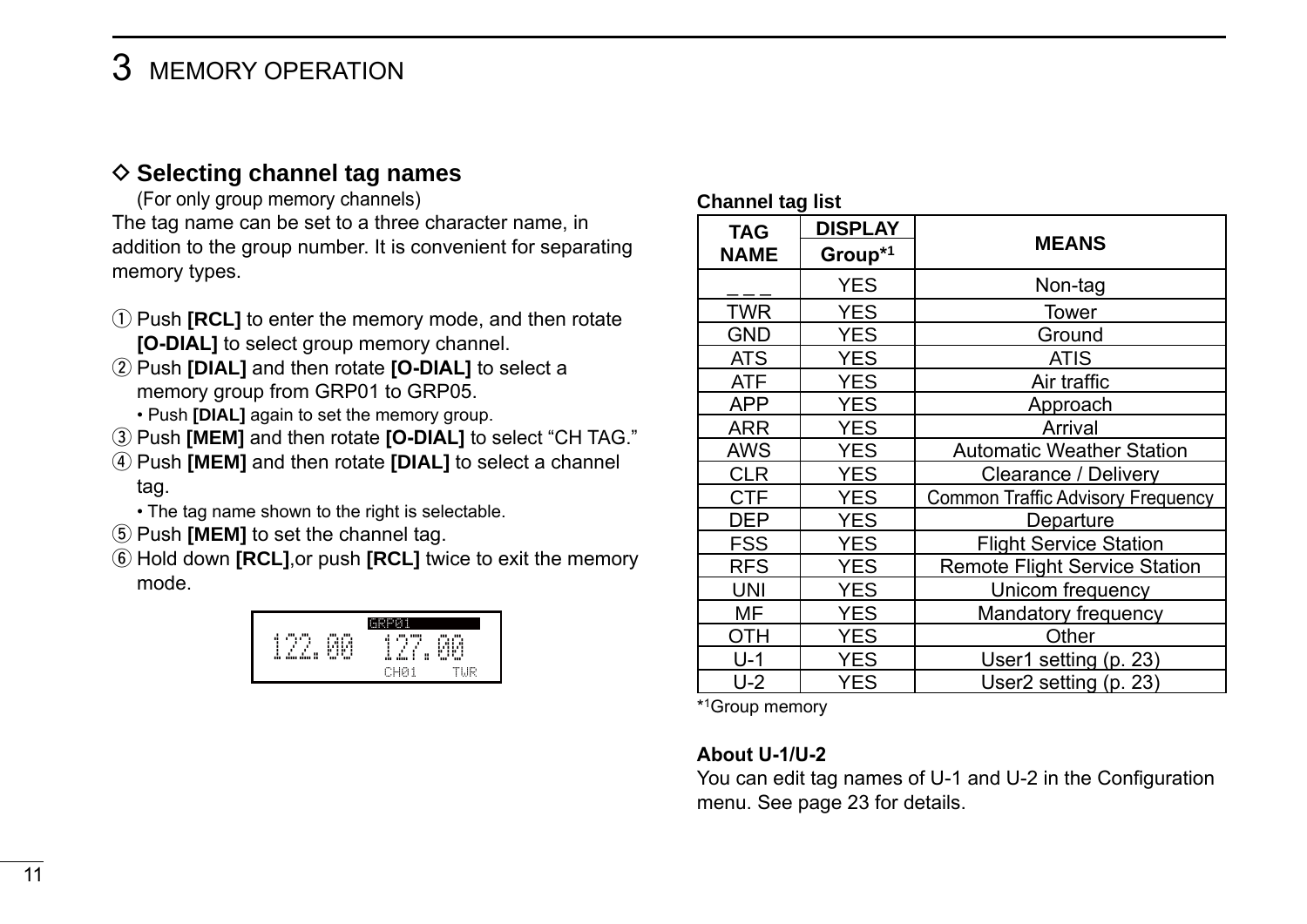### <span id="page-18-0"></span>■ Selecting a weather memory **channel**

**1**) Push **[RCL]** to enter the memory mode.

(2) Rotate **[O-DIAL]** to select "WEATHER."

**(3) Rotate <b>[DIAL]** to set a weather memory channel.

(4) Push **[RCL]** to exit the memory mode.



#### **• Weather memory channel list**

| <b>Channel</b> | Frequency   | <b>Channel</b> | <b>Frequency</b> |
|----------------|-------------|----------------|------------------|
| <b>WX01</b>    | 162.550 MHz | <b>WX06</b>    | 162.500 MHz      |
| WX02           | 162.400 MHz | <b>WX07</b>    | 162.525 MHz      |
| <b>WX03</b>    | 162.475 MHz | <b>WX08</b>    | 161.650 MHz      |
| <b>WX04</b>    | 162.425 MHz | WX09           | 161.775 MHz      |
| <b>WX05</b>    | 162.450 MHz | WX10           | 163.275 MHz      |

### ■ **History memory channel**

The transceiver has 20 history memory channels. When pushing  $[\leftrightarrow]$ , the active frequency is stored into a history memory channel.

The frequencies are stored into the history memory channel from "CH01" to "CH20."

- **1**) Push **[RCL]** to enter the memory mode.
- (2) Rotate **[O-DIAL]** to select "HISTORY."
- **3** Rotate **[DIAL]** to set a history memory channel.
- **4** Push **[RCL]** to exit the memory mode.

| <br>¢<br>ı<br>٠<br>H<br>m<br> | <br><br>ń<br>ш<br>۳<br>'n.<br>m | ,,,,,<br><br>ш<br><br>٠<br>۹<br>п<br>n.<br>۳<br>H<br>m<br>m<br>m |  |
|-------------------------------|---------------------------------|------------------------------------------------------------------|--|

### ■ **Protecting memory**

The transceiver has memory protection which inhibits the editing (storing, deleting, replacing, and so on) of the regular memory and group memory.

See 'Memory Protection' (p. 21) for details.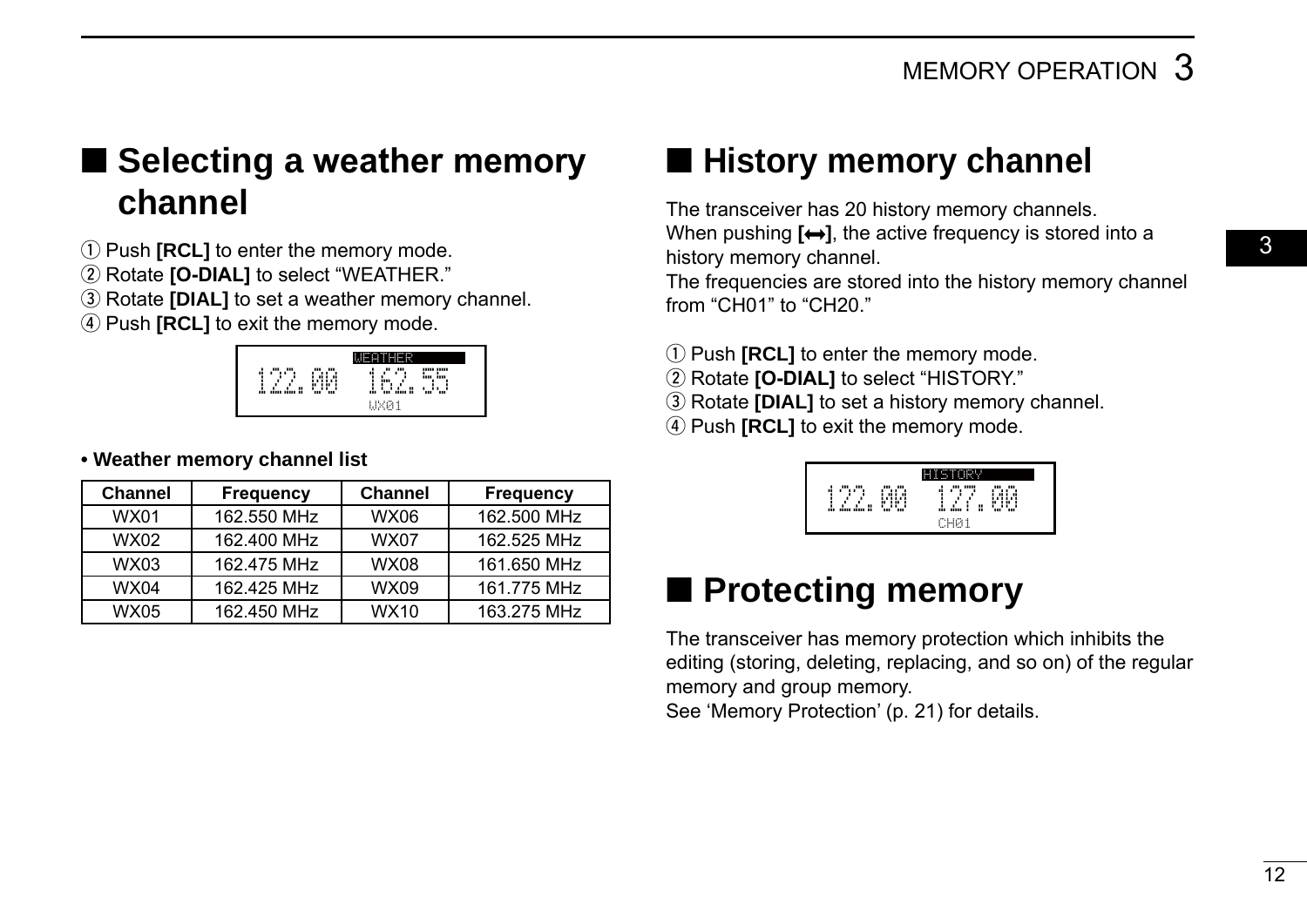# <span id="page-19-0"></span>4 **OTHER FUNCTIONS**

### ■ **Dualwatch operation**

The Dualwatch operation alternately monitors the active frequency and standby frequency at certain intervals, while no signal is detected on either frequency. If a signal is detected on the active frequency, the transceiver changes to the active frequency and ignores the standby frequency until the signal disappears. On the other hand, if the valid signal is detected on the standby frequency, the transceiver changes to the standby frequency and ignores the active frequency.

- (1) Push **[DUAL]** to enter Dualwatch operation.
	- "DUAL" is displayed above the active frequency.
	- When a signal is received, "RX" is displayed on the active or standby frequency. The transceiver ignores the other frequency.



- 2 Push **[DUAL]** again to exit Dualwatch operation.
	- "DUAL" disappears.

### ■ **Priority watch**

If a signal is detected on the standby frequency while Dualwatch operation with the Priority watch is enabled (p. 21), the transceiver changes to the standby frequency and monitors the active frequency at the same time.

(1) Push **[DUAL]** to enter Dualwatch operation.

- "DUAL" is displayed above the active frequency.
- When receiving a signal on the standby frequency, the standby frequency's "RX" blinks. However, the transceiver continues to monitor the active frequency.



• When receiving a signal on the active frequency, the active frequency's "RX" is displayed. The transceiver ignores the standby frequency while receiving a signal on the active frequency.



- (2) Push **[DUAL]** again to exit Dualwatch operation.
	- "DUAL" disappears.

**ATTENTION!** While Dualwatch operation with the Priority watch is enabled, the standby frequency's audio may be interrupted during the monitoring interval, but this is not a malfunction.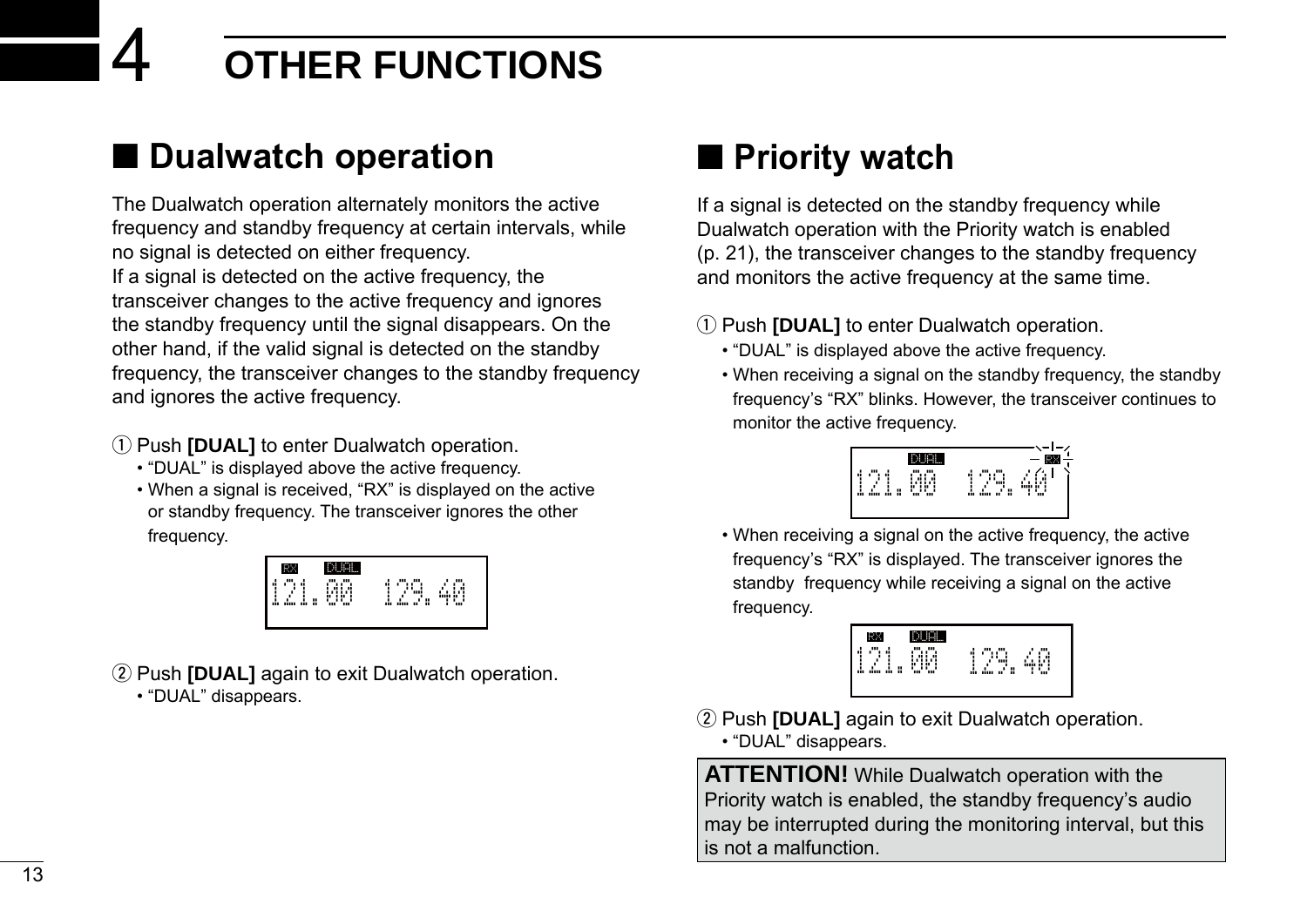### <span id="page-20-0"></span>■ **Accessing the 121.5 MHz emergency frequency**

The transceiver can be set to the 121.5 MHz emergency frequency immediately.

(1) Hold down **[EC]** for two seconds to set the emergency frequency (121.50 MHz) in the direct frequency setting mode.

• "EC" is displayed.



- $\Omega$  Hold down  $\leftarrow$  to return to the normal frequency display mode, and then push  $\leftrightarrow$  to exchange emergency frequency with the standby frequency.
	- •  Set the frequency other than 121.500 MHz before pushing **[ ]** to the standby frequency if necessary.
	- "EC" disappears.

You can also set the 121.5 MHz emergency frequency in the normal frequency display mode.

- q Push **[EC]** to set the emergency frequency to the standby frequency.
- $\Omega$  Push  $\left[\rightarrow\right]$  to change to the active frequency.
	- "EC" is displayed.



### ■ **Enabling the intercom**

When two headsets are connected to the transceiver, you can use them as a voice-activated intercom.

- q While holding down **[DUAL]**, rotate **[VOL]** to turn ON the transceiver power.
	- The Configuration menu is displayed.
- (2) Rotate **[O-DIAL]** to select "INCOM MODE."
- **(3) Rotate [DIAL]** to select "ON."
- **(4) Push <b>IRCLI** to exit the Configuration menu.
	- The transceiver restarts.
- **5**) Hold down **[DUAL]** for two seconds to enable the intercom function.
	- "ICS" is displayed.
	- You can set the headphones output level in the Settings menu. (p. 19)
	- You can also set microphone 1 and microphone 2 input audio levels in the Settings menu. (p. 19)

### ■ **Opening the squelch for test**

This function manually opens the squelch for testing.

- (1) Push **[VOL]** to turn ON the squelch test function.
	- $\cdot$  "RX" and " $\parallel$ "TEST" are displayed.
- (2) To turn the function OFF, push **[VOL]** again.
	- $\cdot$  "RX" and " $\Pi$ EST" disappear.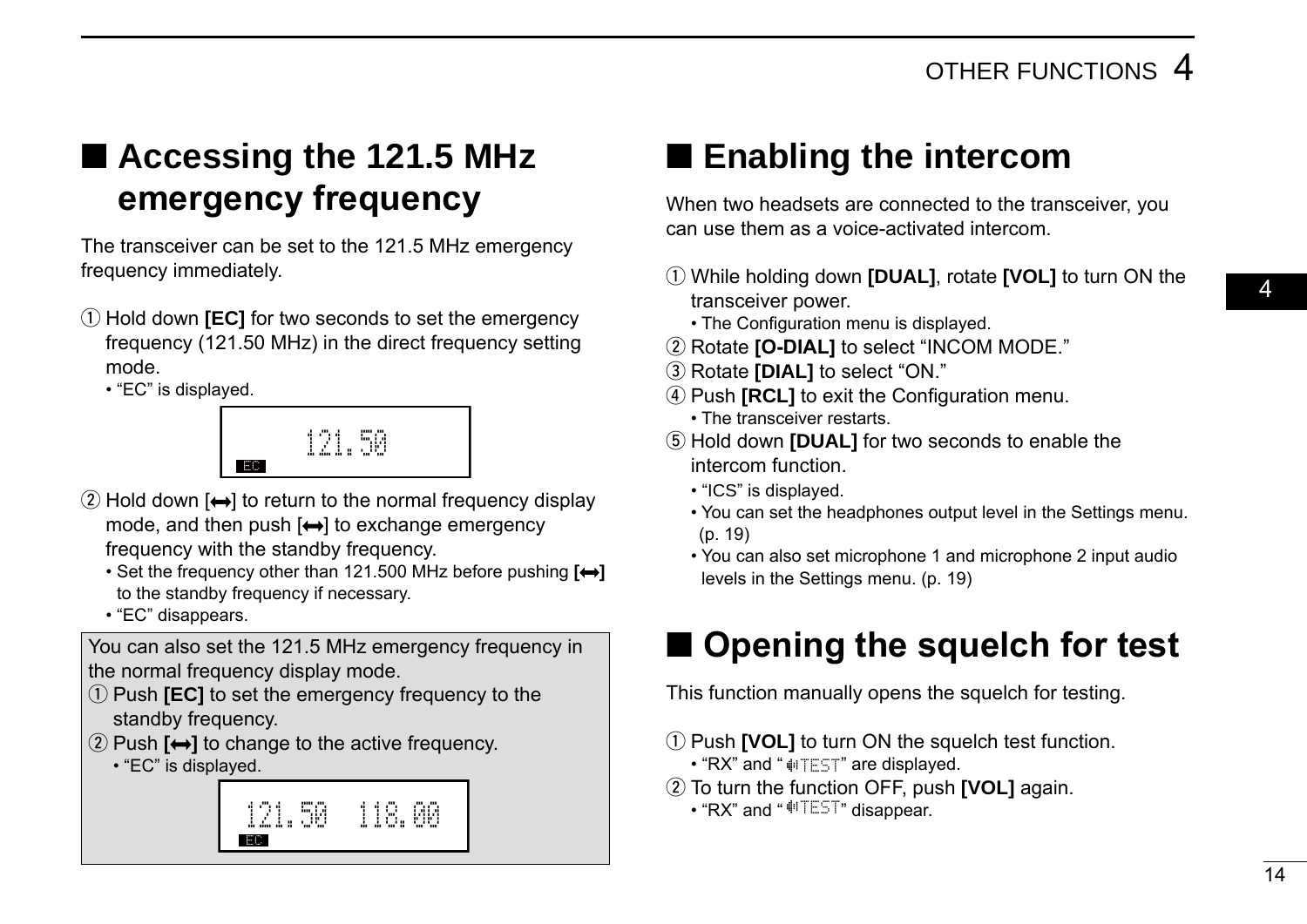### <span id="page-21-0"></span>4 OTHER FUNCTIONS

### ■ **Setting the frequency step**

You can select Frequency steps of 8.33 kHz or 25 kHz in the menu mode.

- (1) Hold down **[RCL]** for two seconds to enter the Settings menu.
- (2) Rotate **[O-DIAL]** to select "FREQ. STEP."
- e Rotate **[DIAL]** to select the frequency steps of 8.33 kHz or 25 kHz.
- *(4)* **Push <b>[RCL]** to exit the Settings menu.

**CAUTION:** In Canada, use of 8.33 kHz Channel Spacing of this radio is strictly prohibited and shall not be used .

### ■ Using the remote control

You can remotely control the frequency exchange key, intercom, and recall key by connecting pins 1, 3, and 17 of the D-Sub 25 pin connector on the rear panel to the switches connected to the power ground.

Refer to "INSTALLATION GUIDE" for details.

• Set the "REM SWAP," "REM INCOM," and "REM RECALL" item to ON in the Configuration menu. See page 24 for details.

### ■ **Scanning the weather memory channels**

Scanning automatically searches for weather channel signals.

Repeatedly scans all weather memory channels. You can set the interval time (scan speed) for the scan in the Settings menu ("DW INTERVAL"). See page 21 for details.

- (1) Push **[RCL]** to enter the memory mode, and then rotate **[O-DIAL]** to select the weather memory channel.
- (2) Hold down **[VOL]** for two seconds to start a weather memory channel scan.
	- "SEARCH" blinks while scanning.
	- To change the scan direction, turn **[DIAL]**.
	- The scan continues even while receiving a signal on the active frequency.

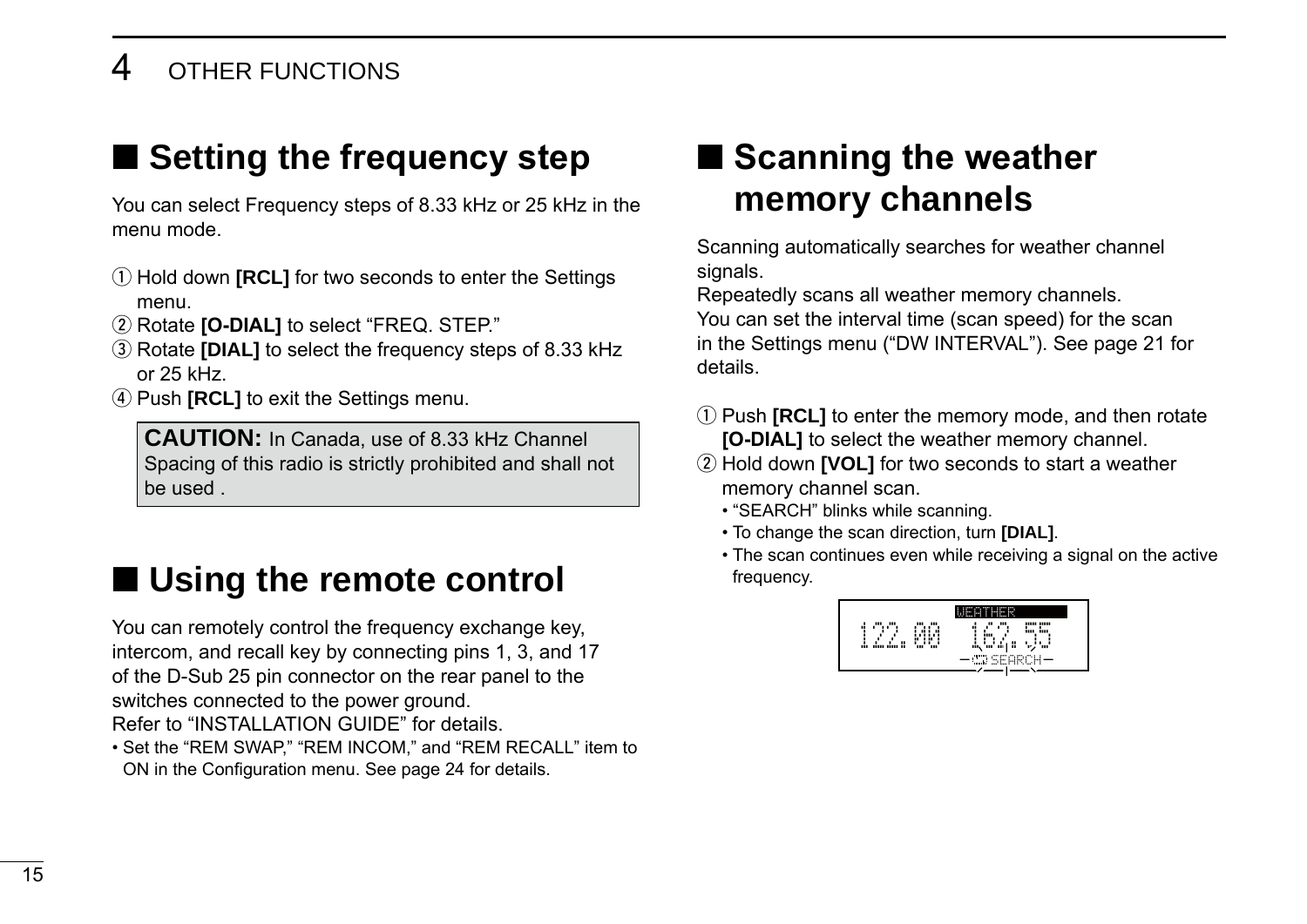### OTHER FUNCTIONS 4

- <span id="page-22-0"></span>**(3) While receiving a signal on the weather channel:** 
	- "RX" blinks on the standby frequency display and the scan is cancelled.
	- "DUAL" is displayed on the active frequency display.



- 4) When no signal is received on any weather channels:
	- "NO WTH" is displayed and the scan is canceled after "WX01" to "WX10" have been scanned 3 times and no signal is received.
- (5) Hold down **[VOL]** for two seconds to cancel the scan manually.

### ■ Low voltage indicator

You can transmit and receive, but we recommend that you check the power supply system for the cause of the low voltage.

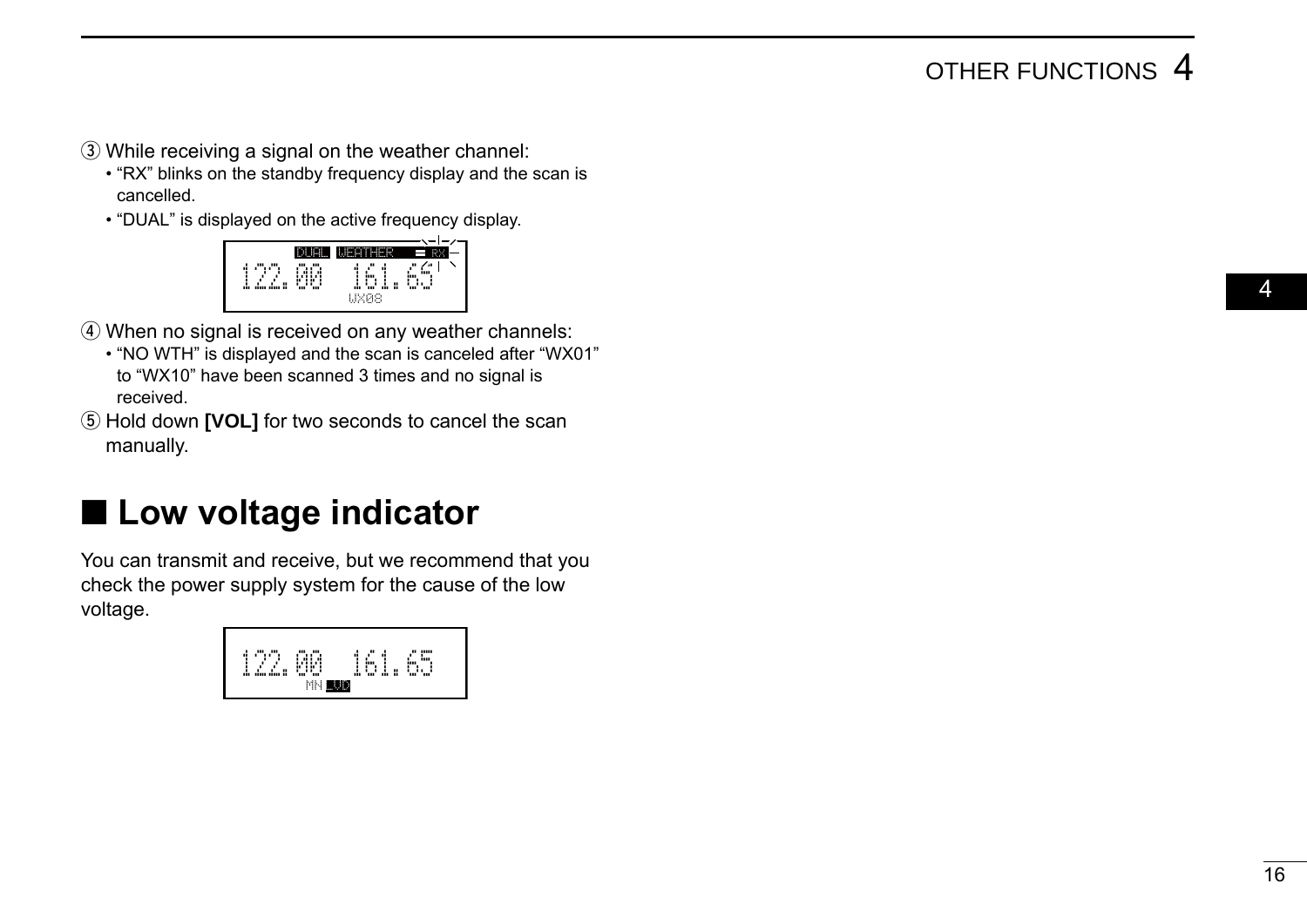### <span id="page-23-0"></span>■ Using the menu mode

You can customize the transceiver settings to suit your preferences and operating style.

There are two types of menu mode, Settings menu and Configuration menu.

### $\diamond$  Using the Settings menu

- q Rotate **[VOL]** to turn ON the transceiver's power.
	- Push **[RCL]** to exit the memory mode if necessary.
- 2 Hold down **[RCL]** for two seconds to enter the Settings menu.
- **(3) Rotate <b>[O-DIAL]** to select a setting item.
- **4**) Rotate **[DIAL]** to select an option.
- **5 Push <b>[RCL]** to exit the Settings menu.



#### **• Settings menu items**

| <b>Item</b>      | Ref.  | <b>Item</b>       | Ref.  |
|------------------|-------|-------------------|-------|
| <b>SQL LEVEL</b> | p. 19 | MIC2 GAIN         | p. 20 |
| SQL MODE         | p. 19 | SIDETONE LV       | p. 20 |
| FM SQL LV        | p. 19 | <b>DISP MAN</b>   | p. 20 |
| <b>HP LEVEL</b>  | p. 19 | FREQ DISP         | p. 20 |
| <b>INCOM LV1</b> | p. 19 | AUX LEVEL         | p. 20 |
| <b>INCOM LV2</b> | p. 19 | <b>BEEP</b>       | p. 20 |
| <b>ANL</b>       | p. 19 | <b>IFREQ STEP</b> | p. 20 |
| MIC1 GAIN        | p. 20 |                   |       |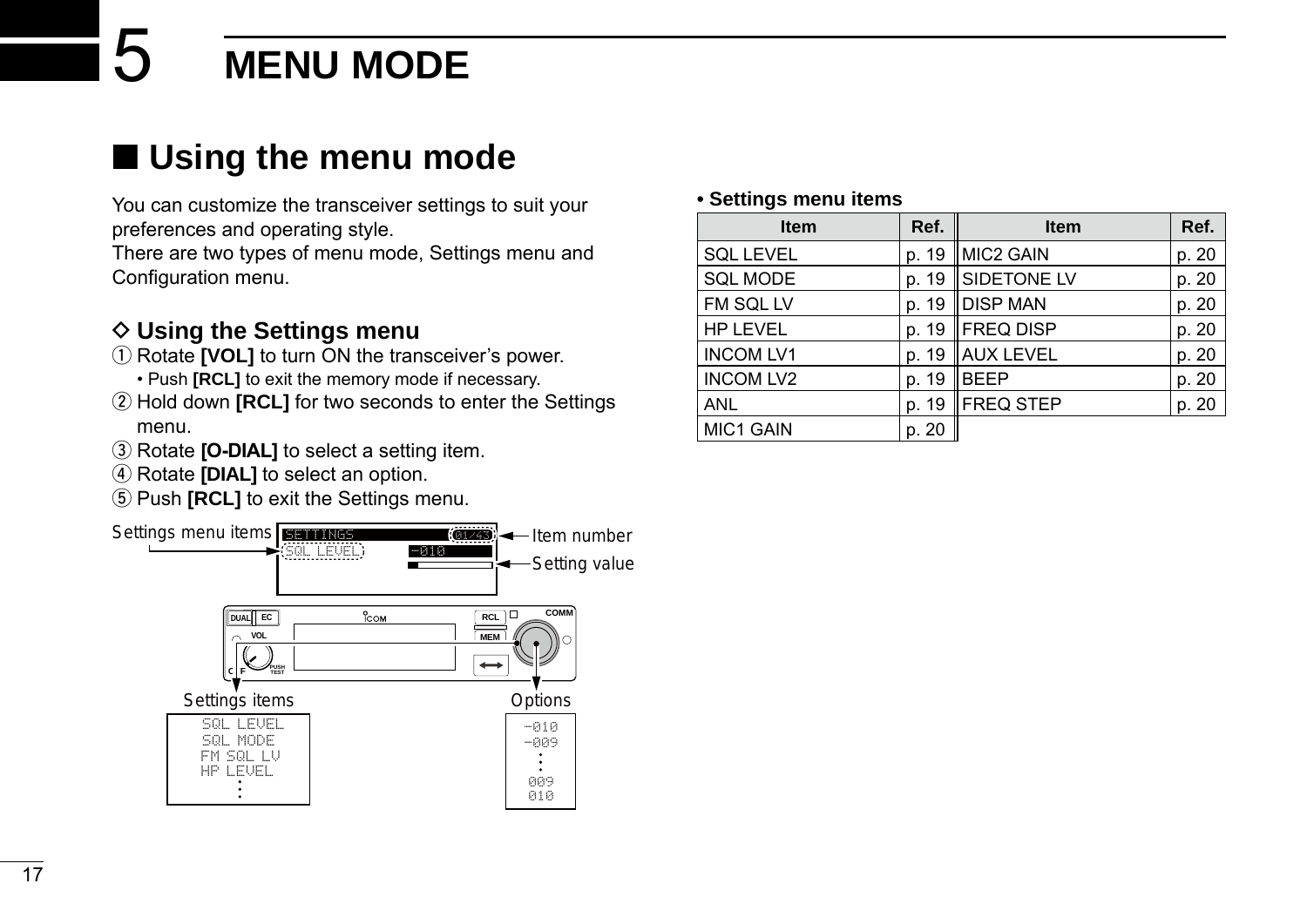### <span id="page-24-0"></span>**♦ Using the Configuration menu**

- q While holding down **[DUAL]**, rotate **[VOL]** to turn ON the transceiver's power.
	- Configuration menu is displayed.
- 2 Rotate **[O-DIAL]** to select a setting item.
- **3** Rotate **[DIAL]** to select an option.
- 4) Push **[RCL]** to exit the Configuration menu and restart the transceiver.



#### **• Configuration menu items**

| <b>Item</b>        | Ref.  | <b>Item</b>        | Ref.  |
|--------------------|-------|--------------------|-------|
| AUTO SQL           | p. 21 | DISP HIGH          | p. 23 |
| <b>AUTO SQL SW</b> | p. 21 | <b>DISP RESP</b>   | p. 23 |
| MIC1 SQL           | p. 21 | U-1 ID SET         | p. 23 |
| MIC2 SQL           | p. 21 | lu-2 ID SET        | p. 23 |
| <b>DW INTERVAL</b> | p. 21 | <b>AUX IN</b>      | p. 23 |
| PRI WATCH          | p. 21 | <b>AUX MAX LVL</b> | p. 23 |
| PW INTERVAL        | p. 21 | <b>INCOM MODE</b>  | p. 23 |
| <b>MEM PROTECT</b> | p. 21 | <b>TIME OUT</b>    | p. 24 |
| <b>GRP MEMORY</b>  | p. 22 | INTERLOCK          | p. 24 |
| <b>TX MIC SEL</b>  | p. 22 | <b>INTLCK MODE</b> | p. 24 |
| DISP MODE          | p. 22 | <b>IREM SWAP</b>   | p. 24 |
| <b>DISP AUTO</b>   | p. 22 | <b>REM INCOM</b>   | p. 24 |
| <b>DISP EXT</b>    | p. 22 | REM RECALL         | p. 24 |
| <b>DISP LOW</b>    | p. 22 | MEM CLEAR          | p. 24 |
|                    |       |                    |       |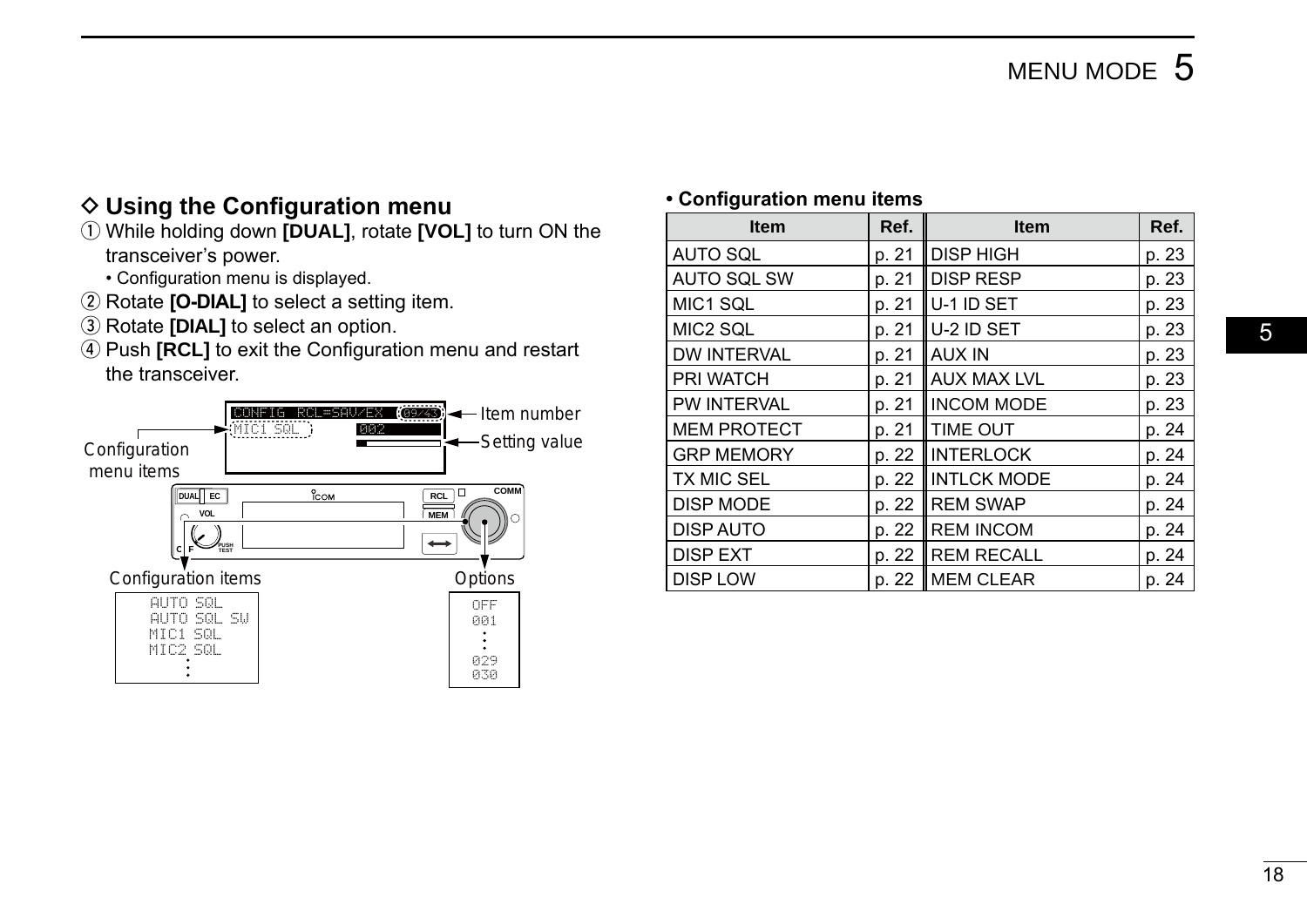### <span id="page-25-0"></span>■ **Settings menu items**

### $\Diamond$  AM squelch level "SQL LEVEL"

Adjusts the squelch level for the AM mode operation. In order to receive signals properly, the squelch must be adjusted to the proper level.

• –010 to 010: Sets the AM squelch level to between –10 and 10.

### $\diamond$  **Squelch mode** "SQL MODE"

Sets the squelch mode for the AM mode operation.

- MANUAL: Use "SQL LEVEL" to set the squelch level.
- AUTO: Prevents the audio from breaking up while receiving weak signals.

### **◇ FM squelch level "FM SQL LV"**

Sets the squelch level for FM mode operation.

• –010 to 010: Sets the FM squelch level to between –10 and 10.

### $\diamond$  **Headphones level** "HP LEVEL"

Sets the headphones output level while receiving.

- AF GAIN: The output level is adjusted by **[VOL]**.
- OFF (0): Mutes the headphones.
- 001 to 080: Sets the audio level to between 1 and 80.

#### **◇ Intercom 1 microphone audio input level** "INCOM LV1"

Sets the intercom 1 microphone input level.

- OFF (0): Mutes the intercom 1 microphone.
- 001 to 080: Sets the intercom 1 input level to between 1 and 80.

#### **◇ Intercom 2 microphone audio Input level** "INCOM LV2"

Sets the intercom 2 microphone input level.

- OFF (0): Mutes the intercom 2 microphone.
- 001 to 080: Sets the intercom 2 input level to between 1 and 80.

### $\Diamond$  Automatic noise limiter "ANL"

The ANL (Automatic Noise Limiter) function reduces noise components while receiving, such as those caused by the engine ignition systems.

- OFF: ANL function is OFF.
- ON: ANL function is ON.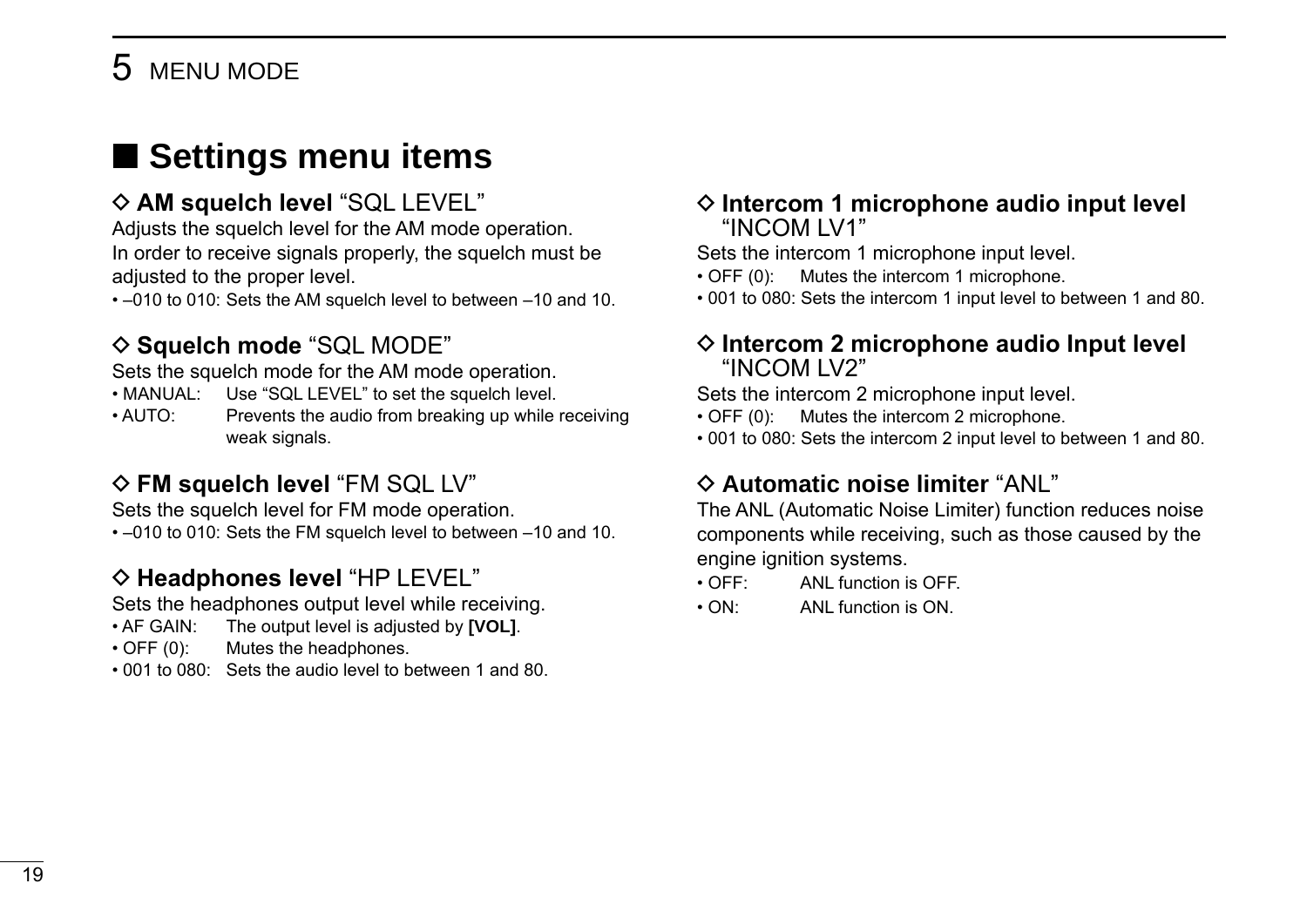05

### <span id="page-26-0"></span> $\Diamond$  **Setting microphone 1 Gain** "MIC1 GAIN"

Sets microphone 1's gain.

• –010 to 010: Sets the microphone 1's gain to between –10 and 10.

### $\Diamond$  **Setting microphone 2 Gain** "MIC2 GAIN"

Sets microphone 2's gain.

• –010 to 010: Sets the microphone 2's gain to between –10 and 10.

### D **Sidetone level "**SIDETONE LV**"**

When using an optional headset (user supplied) through an adapter, the transceiver sends your transmitted voice to the headset for monitoring.

\*Ask your dealer in details.

- OFF (0): The sidetone function is OFF.
- 001 to 080: Sets the sidetone level to between 1 and 80.

### $\Diamond$  **Manual dimmer control** "DISP MAN"

Sets the brightness manually to suit your own preferences.<br>• OFF: The display brightness is set to the minimum The

- The display brightness is set to the minimum. The key backlight is OFF.
- 001 to 100: Sets the dimmer level to between 1 and 100.

### D **Frequency display "**FREQ DISP**"**

Sets the 1 kHz digit frequency displaying on the OLED.

- OFF : The 1 kHz digit is not displayed on the OLED.<br>• ON : The 1 kHz digit is always displayed on the OLI
- The 1 kHz digit is always displayed on the OLED.
- ZERO SUPP.: The 1 kHz digit is displayed only when the 1 kHz digit frequency is 5 kHz.

### $\Diamond$  **External input level** "AUX LEVEL"

Sets the external input level.

- OFF (0): The external input is disabled.
- 001 to 080: Sets the external input level to between 1 and 80.
- AF GAIN: Interlocked with [VOL].

### $\diamond$  **Beep tone level** "BEEP"

Confirmation beep tones normally sound when storing

memory, operating the time-out-timer function, and so on.

• OFF (0): The beep tone is OFF.

• 001 to 100: Sets the beep tone level to between 1 and 100.

**NOTE:** When using an external speaker and the squelch is closed, the beep tone level is fixed and cannot be changed in the Settings menu.

### D **Frequency step** "FREQ. STEP"

Selects the frequency step: 8.33 kHz or 25 kHz.

- 25kHz: Sets the frequency step is set to 25 kHz.
- 8.33kHz: Sets the frequency step is set to 8.33 kHz.

**CAUTION:** In Canada, use of 8.33 kHz Channel Spacing of this radio is strictly prohibited and shall not be used.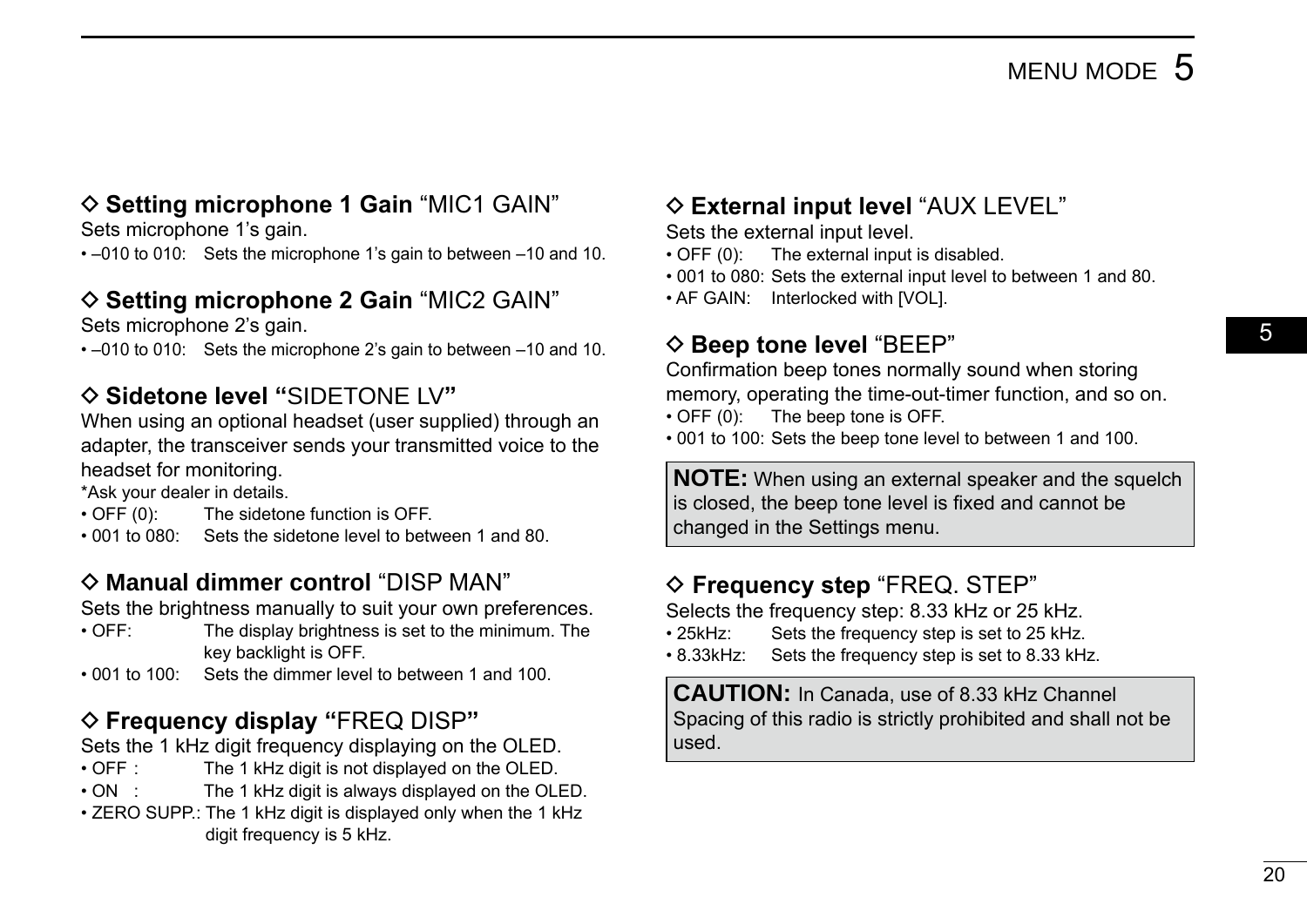### <span id="page-27-0"></span>■ **Configuration menu items**

### $\diamond$  Auto squelch "AUTO SQL"

Sets the Auto squelch function.<br>  $\cdot$  OFF: The Auto squelch is 0

- The Auto squelch is OFF.
- ON: The Auto squelch is ON.
- USER SET: Sets the auto squelch in the Squelch mode "SQL MODE" item in the Settings menu. (p.19)

### **◇ Squelch mode switch setting "AUTO SQL SW"**

Sets the length of time that the squelch mode readout (p. 3) blinks when you change the squelch mode. (p. 6)

• 002 to 010: Sets the length of time that the squelch mode readout blinks to between 2 seconds and 10 seconds.

### $\Diamond$  Intercom 1 squelch level "MIC1 SQL"

Sets Intercom 1's squelch level.

The setting level is required to open the squelch when speaking into Intercom 1.

• OFF (0): Turns off Intercom 1's squelch.

• 001 to 030: Sets Intercom 1's squelch level to between 1 and 30.

### D **Intercom 2 squelch level** "MIC2 SQL"

Sets Intercom 2's squelch level.

The setting level is required to open the squelch when speaking into Intercom 2.

- OFF (0): Turns off Intercom 2's squelch.
- 001 to 030: Sets Intercom 2's squelch level to between 1 and 30.

### $\diamond$  Dualwatch interval "DW INTERVAL"

Sets the interval time during Dualwatch or weather scan.

- FAST: The interval is set to 300 milliseconds.
- MID: The interval is set to 600 milliseconds.
- SLOW: The interval is set to 2 seconds.

### **◇ Priority watch "PRI WATCH"**

Sets the priority watch is enabled or not.

- ON: The priority watch is ON.
- OFF: The priority watch is OFF.

### $\diamond$  Priority watch interval "PW INTERVAL"

Sets the active frequency receive interval time while receiving the standby frequency.

- FAST: The interval is set to 400 milliseconds.
- MID: The interval is set to 800 milliseconds.
- SLOW: The interval is set to 2 seconds.

### $\diamond$  **Memory protection** "MEM PROTECT"

Sets the memory protection to regular memory channels and group memory channels.

Editing the regular memory and group memory channels is inhibited while the protection is ON.

- OFF: The memory protection is OFF.
- ON: The memory protection is ON.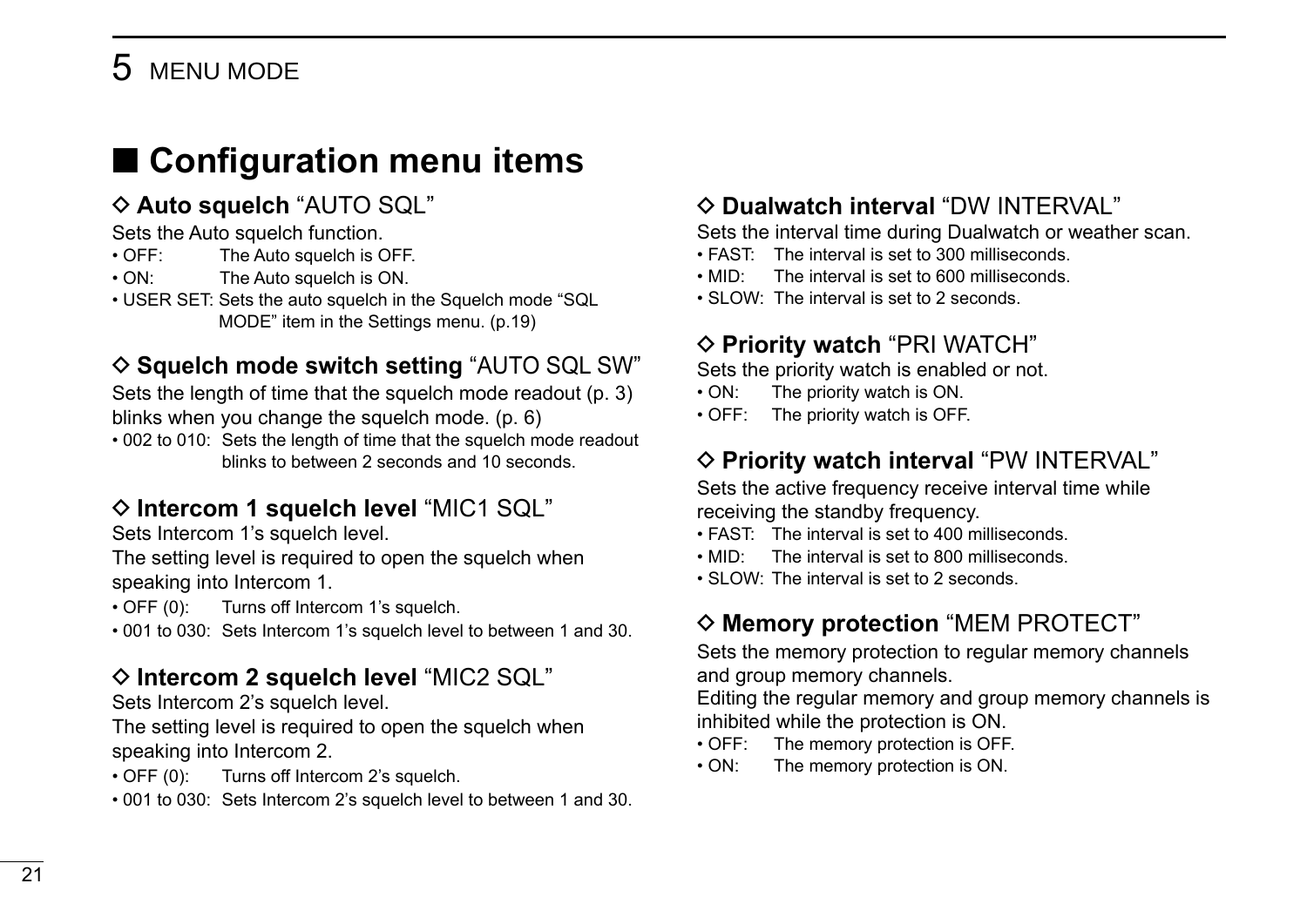### <span id="page-28-0"></span>**♦ Group memory channel display** "GRP MEMORY"

Selects whether the label is displayed or not.

- CH: Only the memory channel number is displayed.
- LABEL: The label is also displayed.

#### $\diamond$  Transmitting microphone selection "TX MIC SEL"

Selects the active microphone when pushing microphone's PTT switch.

This setting allows you to control which connected microphone is permitted to transmit.

- MIC1: Selects microphone 1.
- MIC2: Selects microphone 2.
- MIC1+2: Selects both microphone 1 and microphone 2.

### $\Diamond$  **Dimmer mode** "DISP MODE"

The dimmer function dims function display and key

illumination brightness. You can select a dimmer functioning mode to suit your preference.

- OFF: The dimmer function is OFF.
- AUTO: Automatically sets the dimmer according to the current lighting condition.
- MANUAL: Manually sets the dimmer in the Manual dimmer control "DISP MAN" item. (p. 20)

### D **Dimmer auto mode** "DISP AUTO"

Sets the method to automatically control the dimmer brightness.

- PHOTO: Controls the dimmer brightness by using the light sensitive detector (p. 2)
- EXT: Controls the dimmer brightness by using an external voltage.

### D **External dimmer control** "DISP EXT"

Sets the maximum voltage for the external voltage dimmer control.

- 14VDC: The maximum external voltage is 14 V DC.
- 28VDC: The maximum external voltage is 28 V DC.

### D **Dimmer brightness (Low)** "DISP LOW"

Sets the minimum brightness level in the automatic adiustment range.

- OFF: Turn OFF the minimum dimmer brightness setting.
- 001 to 049: Sets the minimum dimmer brightness level to between 1 and 49.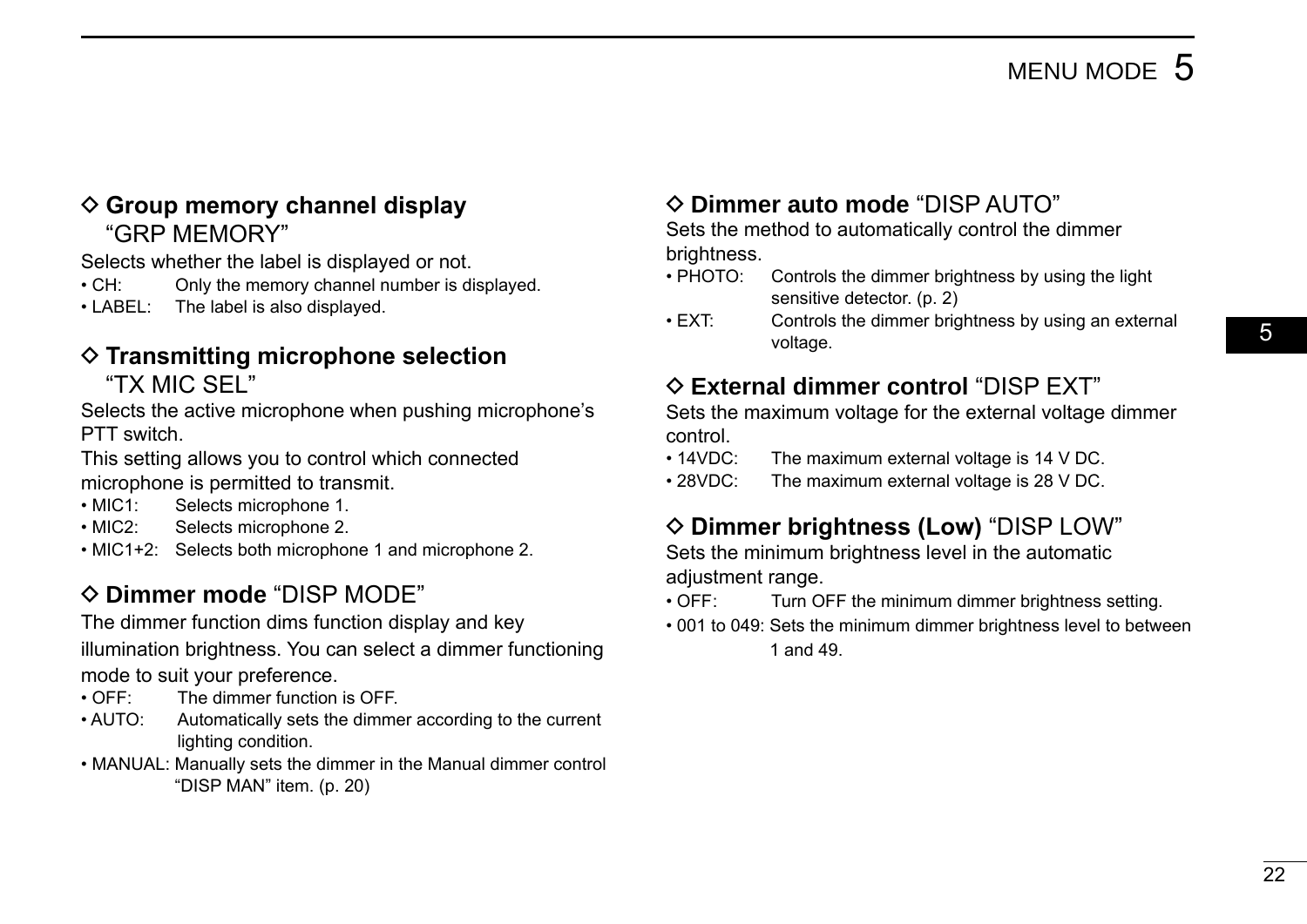### <span id="page-29-0"></span> $\diamond$  **Dimmer brightness (High)** "DISP HIGH"

Sets the maximum brightness level in the automatic adjustment range.

• 050 to 100: Sets the maximum dimmer brightness level to between 50 and 100.

### **◇ Dimmer response "DISP RESP."**

Sets the dimmer response speed when selecting "AUTO" in the Dimmer mode "DISP MODE" item. (p. 22)

• STANDARD: Selects the normal response speed.

• FAST: Selects the fast response speed.

### **◇ USER-1 setting/USER-2 setting**

"U-1 ID SET"/"U-2 ID SET"

You can edit tag names of U-1 and U-2 channel tags (p.11).

- q Push **[MEM]** to enter the U-1 or U-2 tag edit mode.
- (2) Rotate **[DIAL]** to select a character.
- **3**) Rotate **[O-DIAL]** to select the next input digit.
- $\overline{a}$  Repeat the steps  $\overline{a}$ – $\overline{a}$  to input the tag name.
	- You can set 3 characters for the tag name.
- **5** Push **[MEM]** again to store the name, and exit the edit mode.

### $\Diamond$  **External input** "AUX IN"

Sets the audio usage input from an external audio device. Refer to 'INSTALLATION GUIDE' for the connection.

- OFF: The external audio is not used.
- ON: The external audio is output from the connected headset while no signal is received.
- INCOM: The external audio is output from the intercom 2's headset when:
	- The intercom function is OFF.
	- While the intercom function is not in use.
	- While an audio signal is not input into the intercom 1's microphone.

### $\Diamond$  **External input gain** "AUX MAX LVL"

Sets the maximum gain for audio usage input.

- 0 dB: The maximum gain for audio usage input is 0 dB.
- +3 dB: The maximum gain for audio usage input is +3 dB.
- +6 dB: The maximum gain for audio usage input is +6 dB.

### $\diamond$  Intercom usable setting "INCOM MODE"

Sets the intercom using or not.

- ON: The intercom is usable.
- OFF: The intercom is unusable.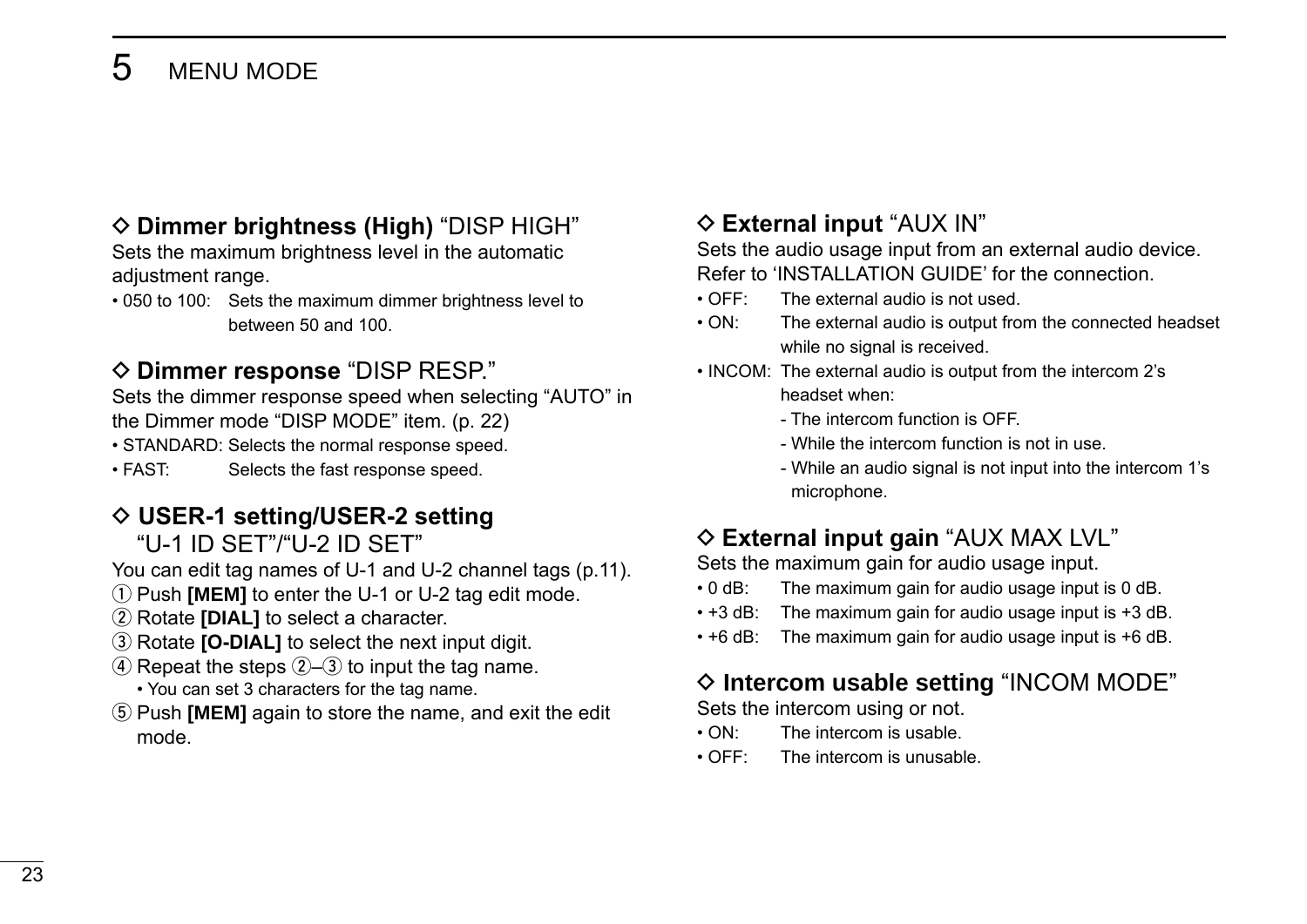05

### <span id="page-30-0"></span>D **Time-Out-Timer** "TIME OUT"

To prevent accidental prolonged transmission, the transceiver has a time-out-timer. The function inhibits continuous transmissions longer than the set period of time. • 005 to 035: Sets the time-out-timer period to between 5 seconds and 35 seconds in 1 second step.

### $\Diamond$  Interlock "INTERLOCK"

If the transceiver is connected together with the other transceiver, the interlock function can prevent the transceiver from receiving or transmitting while the other transceiver is transmitting.

- ON: The interlock function is ON
- OFF: The interlock function is OFF

### $\Diamond$  Interlock mode "INTLOCK MODE"

Sets the function to be disabled by the interlock.

- TX INHIBIT: Transmission is disabled.
- RX MUTE: Audio output is disabled.
- BOTH: Both transmission and audio output are disabled.

#### $\diamond$  **Remote exchange** "REM SWAP"

Sets the remote control (p. 15) to use the frequency exchange key or not.

- OFF: The remote control for the frequency exchange key is OFF.
- ON: The remote control for the frequency exchange key is ON.

### $\Diamond$  **Remote incom** "REM INCOM"

Sets the remote control (p. 15) to use the intercom or not.

- OFF: The remote control for the intercom is OFF.
- ON: The remote control for the intercom is ON.

### $\Diamond$  **Remote recall** "REM RECALL"

Sets the remote control (p. 15) to use the recall key or not.

- OFF: The remote control for the recall key is OFF.
- ON: The remote control for the recall key is ON.

### $\diamond$  **Memory clear** "MEM CLEAR"

Selects an item to be reset.

After the selection, hold down [MEM] for two seconds to reset the selected item's contents.

- MENU: Reset the menu mode items setting to their defaults.
- MEMORY: Clear the stored memories except the weather memory channel.
- ALL: Reset the menu mode items setting to their defaults and clear the stored memories.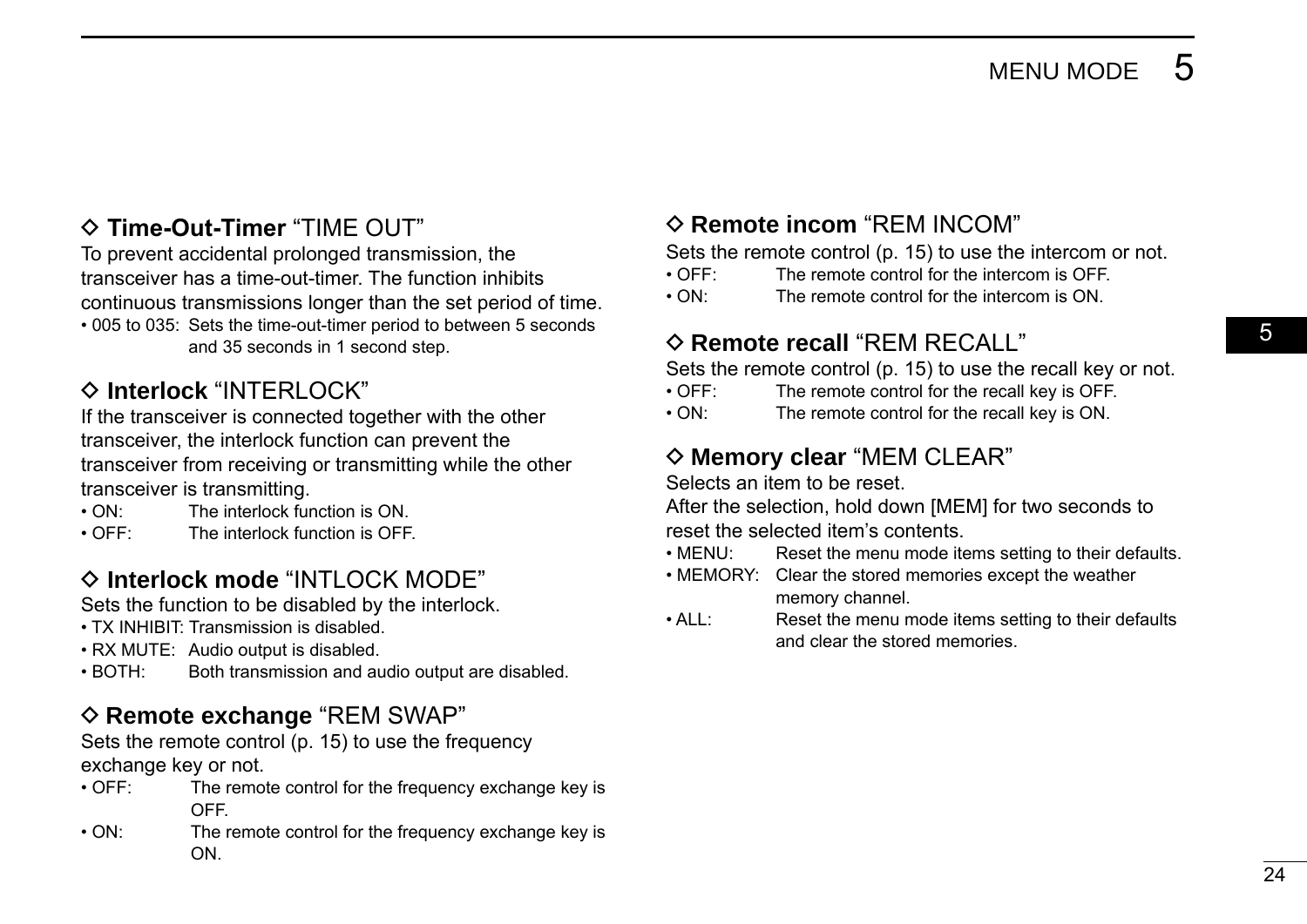<span id="page-31-0"></span>In Canada, use of 8.33 kHz Channel Spacing of this radio is strictly prohibited and shall not be used.

### **♦ General**

| • Frequency range:                               |                                                   |
|--------------------------------------------------|---------------------------------------------------|
| Channel spacing: 25 kHz                          | 118,000 to 136,975 MHz                            |
| Channel spacing: 8.33 kHz 118.000 to 136.992 MHz |                                                   |
| Weather channel*                                 | 161,650 to 163,275 MHz                            |
| • Channel spacing:                               | 25 kHz or 8.33 kHz                                |
| • Frequency stability:                           | $\pm 5$ ppm (-20°C to +55°C;-4°F to               |
|                                                  | +131°F)                                           |
| • Operating temperature:                         | $-20^{\circ}$ C to +55 $^{\circ}$ C;              |
|                                                  | $-4$ °F to +131°F                                 |
| • Antenna impedance:                             | 50 Ω                                              |
| • Number of memory channels:                     | 20 regular memory channels                        |
|                                                  | 50 group memory channels                          |
|                                                  | 20 history memory channels                        |
|                                                  | 10 weather memory channels*                       |
| • Mode:                                          |                                                   |
| AM                                               | 6K00A3E/5K60A3E                                   |
| FM*                                              | 16K0G3E                                           |
| • Power supply requirement:                      | 13.80 V/27.50 V DC                                |
| (negative ground)                                |                                                   |
| • Dimensions:                                    | 160 (W) $\times$ 34 (H) $\times$ 271 (D) mm;      |
| (projections not included)                       | 6.3 (W) $\times$ 1.3 (H) $\times$ 10.7 (D) inches |
| • Weight (approximately):                        | 1.2 kg; 2.645 lb                                  |
|                                                  |                                                   |
|                                                  |                                                   |

### **◇ Transmitter**<br> **•** Classes:

| • Classes:                           | 4 and 6             |
|--------------------------------------|---------------------|
| • Output power:                      |                     |
| More than 12 V DC:                   | 8 W (Carrier power) |
| $10 \vee DC$ :                       | 4 W (Carrier power) |
| Transmit is locked out below 9 V DC. |                     |
| · Spurious emissions:                | $-60$ dBc           |
| • Microphone impedance:              | $600 \Omega$        |
| . Modulation limiting:               | 70% (Maximum 98%)   |
|                                      |                     |

### **♦ Receiver**

| • Classes:                                      | $D$ and $E$                                        |
|-------------------------------------------------|----------------------------------------------------|
| • Receive system:                               | Double conversion superheterodyne                  |
| • Intermediate frequencies:                     |                                                    |
| 1st                                             | 38.85 MHz                                          |
| 2 <sub>nd</sub>                                 | 450 kHz                                            |
| • Sensitivity:                                  |                                                    |
| AM                                              | Less than $2 \mu V$ (pd)                           |
|                                                 | at 6 dB S/N                                        |
| FM*                                             | Less than 1.4 $\mu$ V (pd)                         |
|                                                 | at 12 dB SINAD                                     |
| • Selectivity (with 8.33 kHz channel spacing):  |                                                    |
|                                                 | 6 dB +2 778 kHz                                    |
|                                                 | 60 dB +7 37 kHz                                    |
| • Spurious response rejection: More than 74 dBµ |                                                    |
| • Audio output power:                           |                                                    |
| External speaker                                | 5 W into a 4 $\Omega$ load                         |
| Headphones                                      | 60 mW into a 500 $\Omega$ load                     |
| *Receiving only.                                |                                                    |
|                                                 | Measurements made in accordance with RTCA DO-186B. |
|                                                 |                                                    |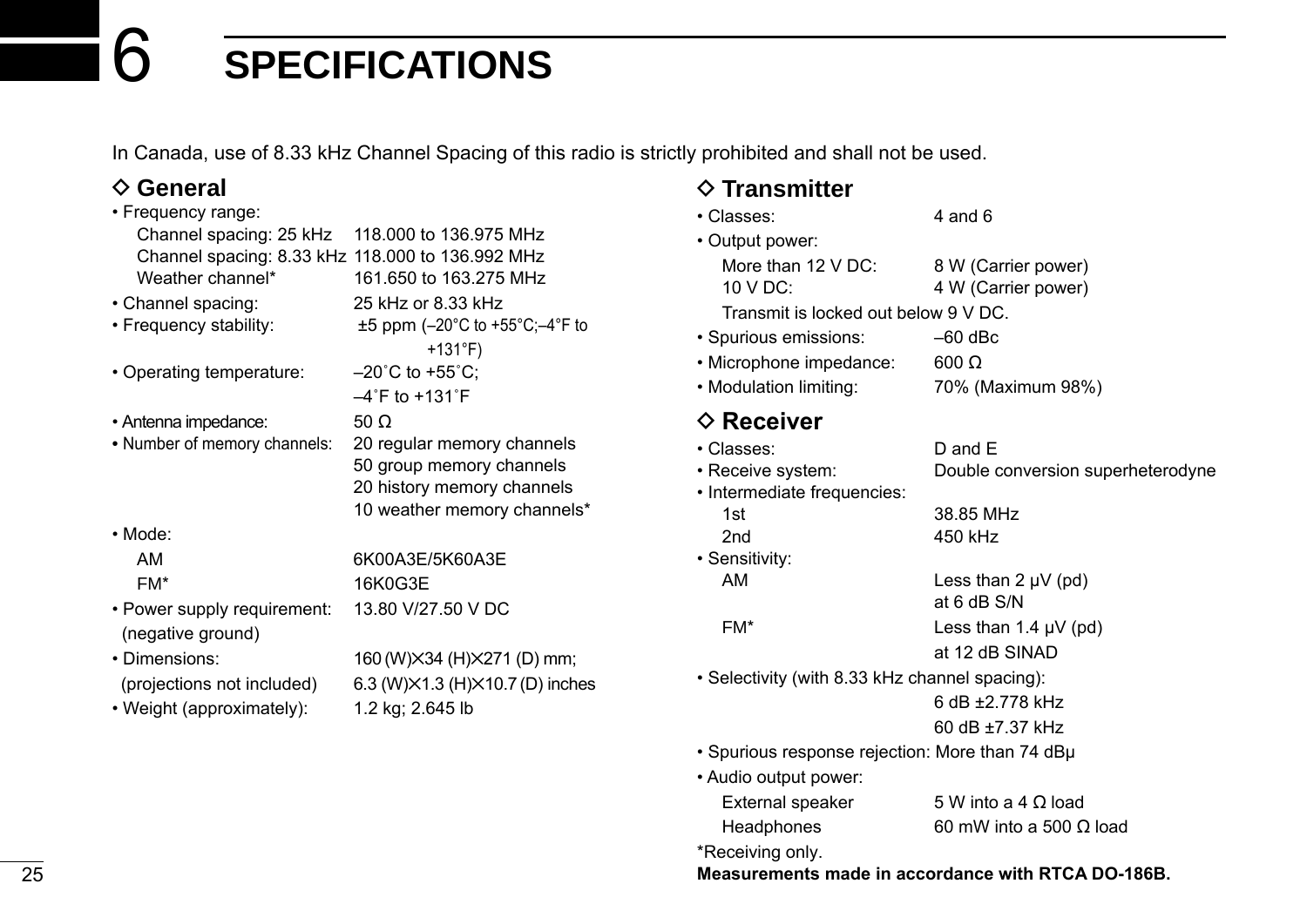### **INFORMATION**

### <span id="page-32-0"></span>■ **TSO Deviation list**

| TSO/ETSO         | Deviation                                                                                                                                                                                    |
|------------------|----------------------------------------------------------------------------------------------------------------------------------------------------------------------------------------------|
| <b>TSO-C128a</b> | 1. Icom was granted a deviation from the TSO<br>to mark the exterior of the unit with the serial<br>number instead of the date of manufacture.                                               |
|                  | 2. Icom was granted a deviation from the TSO<br>to use RTCA/DO-160G instead of the earlier<br>version as the standard for environmental<br>conditions and tests.                             |
|                  | 3. Icom was granted a deviation from the TSO<br>to use RTCA/DO-178C instead of the earlier<br>version to demonstrate compliance for the<br>verification and validation of computer software. |
| TSO-C169a        | 1. Icom was granted a deviation from the TSO<br>to mark the exterior of the unit with the serial<br>number instead of the date of manufacture.                                               |
|                  | 2. Icom was granted a deviation from the TSO<br>to use RTCA/DO-160G instead of the earlier<br>version as the standard for environmental<br>conditions and tests.                             |
|                  | 3. Icom was granted a deviation from the TSO<br>to use RTCA/DO-178C instead of the earlier<br>version to demonstrate compliance for the<br>verification and validation of computer software. |

#### **• FCC Grant of Equipment Authorization**

| Model   | FCC ID    | ∩ ∩.      |
|---------|-----------|-----------|
| IC-A220 | AFJ297410 | 2D-297410 |

### ■ **VFO channel ID list**

**•** Channel spacing: 25 kHz (Actual frequency is displayed.)

| <b>Operating Frequency</b> | Channel spacing | Channel ID            |
|----------------------------|-----------------|-----------------------|
| (MHz)                      | (kHz)           | (Displayed Frequency) |
| 118.0000                   | 25              | 118,000               |
| 118.0250                   | 25              | 118.025               |
| 118.0500                   | 25              | 118.050               |
| 118.0750                   | 25              | 118.075               |
| 118.1000                   | 25              | 118.100               |

#### **•** Channel spacing: 8.33 kHz

| <b>Operating Frequency</b> | Channel spacing | Channel ID            |
|----------------------------|-----------------|-----------------------|
| (MHz)                      | (kHz)           | (Displayed Frequency) |
| 118.0000                   | 8.33            | 118.005               |
| 118.0083                   | 8.33            | 118.010               |
| 118.0167                   | 8.33            | 118.015               |
| 118.0250                   | 8.33            | 118.030               |
| 118.0333                   | 8.33            | 118.035               |
| 118.0417                   | 8.33            | 118.040               |
| 118.0500                   | 8.33            | 118.055               |
| 118.0583                   | 8.33            | 118.060               |
| 118.0667                   | 8.33            | 118.065               |
| 118.0750                   | 8.33            | 118.080               |
| 118.0833                   | 8.33            | 118.085               |
| 118.0917                   | 8.33            | 118.090               |
| 118.1000                   | 8.33            | 118.105               |

These tables show just the display example between 118.0000 MHz and 118.1000 MHz. Not show all frequencies in the band are shown.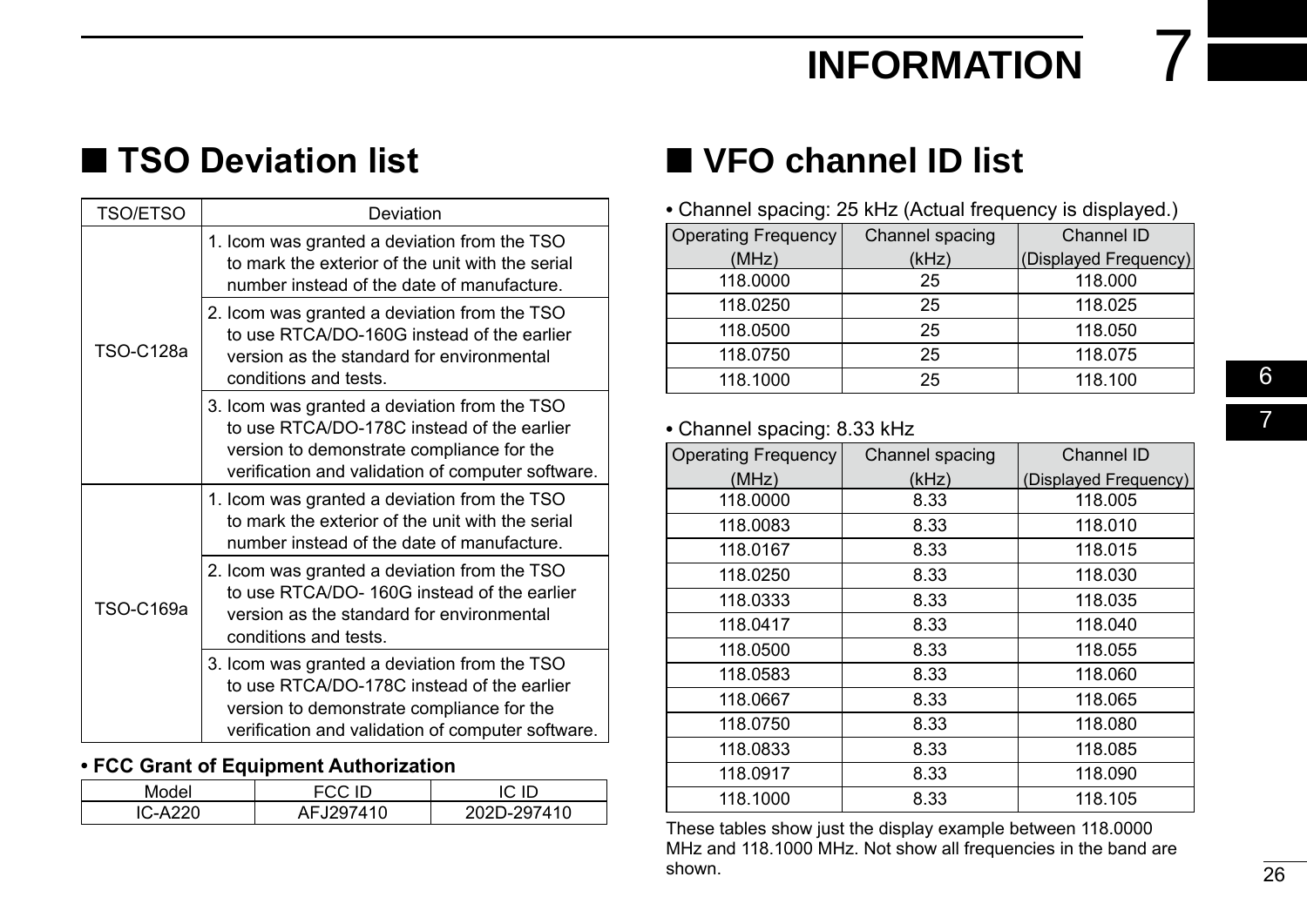### <span id="page-33-0"></span>**INDEX**

### $\overline{A}$

### $\, {\sf B}$

### $\mathsf C$

### $\mathsf D$

### $\bar{\mathsf E}$

#### $\overline{\mathsf{F}}$

### ${\mathsf G}$

|--|--|--|

### $\boldsymbol{\mathsf{H}}$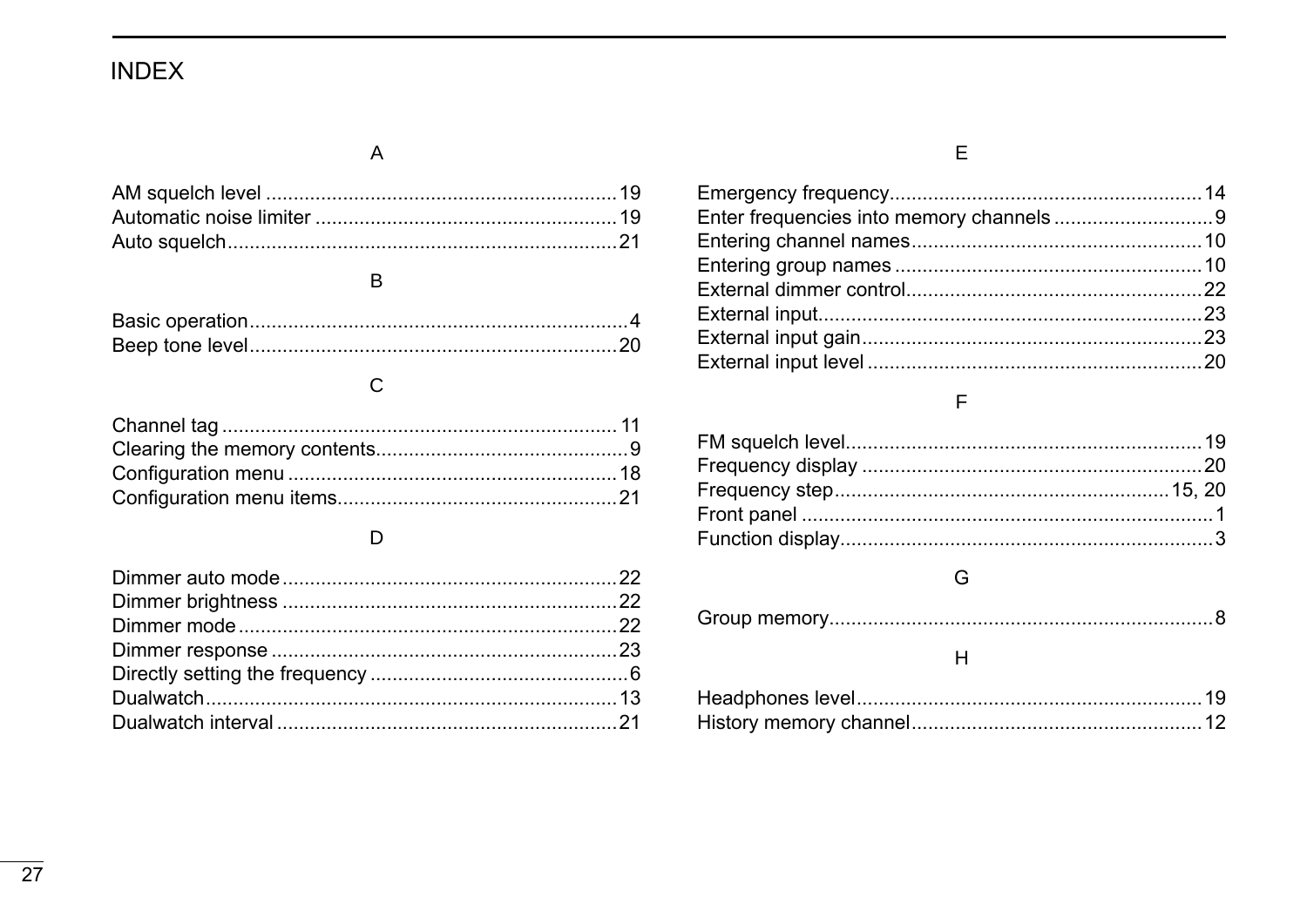### **INDEX**

| Intercom 1 microphone audio input level 19 |  |
|--------------------------------------------|--|
|                                            |  |
|                                            |  |
|                                            |  |
|                                            |  |
|                                            |  |
|                                            |  |

#### ${\sf M}$

#### $\mathsf{P}$

#### ${\sf R}$

#### $\mathbb S$

#### $\bar{T}$

#### $\sf U$

| w |  |
|---|--|
|   |  |